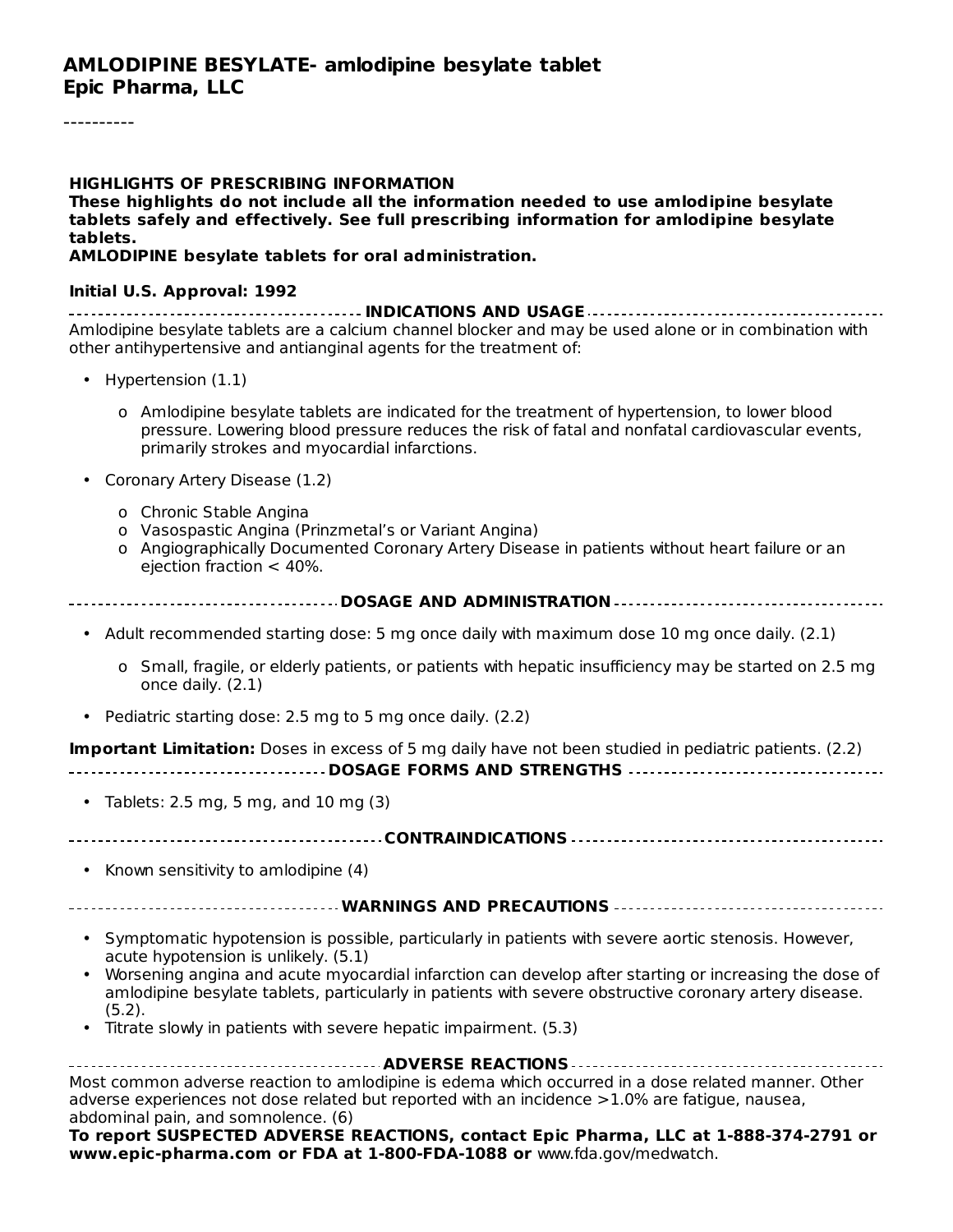| • Do not exceed doses greater than 20 mg daily of simvastatin (7.2).     |
|--------------------------------------------------------------------------|
|                                                                          |
| • Pediatric: Effect on patients less than 6 years old is not known (8.4) |

• Geriatric: Start dosing at the low end of the dose range. (8.5)

#### **Revised: 11/2021**

#### **FULL PRESCRIBING INFORMATION: CONTENTS\* 1 INDICATIONS AND USAGE**

- 1.1 Hypertension
- 1.2 Coronary Artery Disease (CAD)

#### **2 DOSAGE AND ADMINISTRATION**

- 2.1 Adults
- 2.2 Children

#### **3 DOSAGE FORMS AND STRENGTHS**

#### **4 CONTRAINDICATIONS**

#### **5 WARNINGS AND PRECAUTIONS**

- 5.1 Hypotension
- 5.2 Increased Angina or Myocardial Infarction
- 5.3 Patients with Hepatic Failure

### **6 ADVERSE REACTIONS**

- 6.1 Clinical Trials Experience
- 6.2 Postmarketing Experience

### **7 DRUG INTERACTIONS**

- 7.1 Impact of Other Drugs on Amlodipine
- 7.2 Impact of Amlodipine on Other Drugs

### **8 USE IN SPECIFIC POPULATIONS**

- 8.1 Pregnancy
- 8.2 Lactation
- 8.4 Pediatric Use
- 8.5 Geriatric Use

### **10 OVERDOSAGE**

#### **11 DESCRIPTION**

### **12 CLINICAL PHARMACOLOGY**

- 12.1 Mechanism of Action
- 12.2 Pharmacodynamics
- 12.3 Pharmacokinetics
- 12.4 Pediatric Patients

# **13 NONCLINICAL TOXICOLOGY**

13.1 Carcinogenesis, Mutagenesis, Impairment of Fertility

### **14 CLINICAL STUDIES**

- 14.1 Effects in Hypertension
- 14.2 Effects in Chronic Stable Angina
- 14.3 Effects in Vasospastic Angina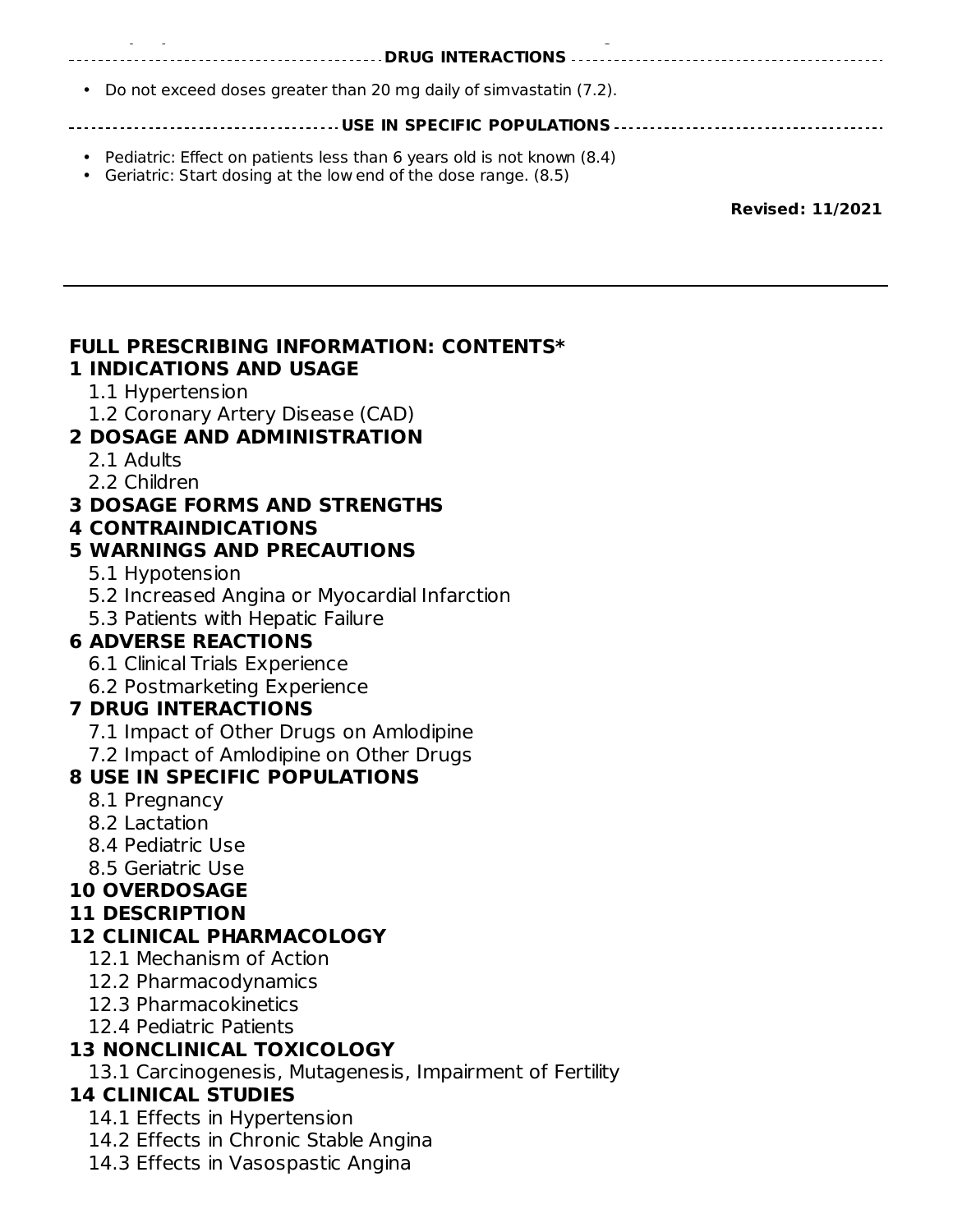14.4 Effects in Documented Coronary Artery Disease

14.5 Studies in Patients with Heart Failure

#### **16 HOW SUPPLIED/STORAGE AND HANDLING**

\* Sections or subsections omitted from the full prescribing information are not listed.

#### **FULL PRESCRIBING INFORMATION**

#### **1 INDICATIONS AND USAGE**

#### **1.1 Hypertension**

Amlodipine Besylate Tablets are indicated for the treatment of hypertension, to lower blood pressure. Lowering blood pressure reduces the risk of fatal and nonfatal cardiovascular events, primarily strokes and myocardial infarctions. These benefits have been seen in controlled trials of antihypertensive drugs from a wide variety of pharmacologic classes including amlodipine besylate.

Control of high blood pressure should be part of comprehensive cardiovascular risk management, including, as appropriate, lipid control, diabetes management, antithrombotic therapy, smoking cessation, exercise, and limited sodium intake. Many patients will require more than one drug to achieve blood pressure goals. For specific advice on goals and management, see published guidelines, such as those of the National High Blood Pressure Education Program's Joint National Committee on Prevention, Detection, Evaluation, and Treatment of High Blood Pressure (JNC).

Numerous antihypertensive drugs, from a variety of pharmacologic classes and with different mechanisms of action, have been shown in randomized controlled trials to reduce cardiovascular morbidity and mortality, and it can be concluded that it is blood pressure reduction, and not some other pharmacologic property of the drugs, that is largely responsible for those benefits. The largest and most consistent cardiovascular outcome benefit has been a reduction in the risk of stroke, but reductions in myocardial infarction and cardiovascular mortality also have been seen regularly.

Elevated systolic or diastolic pressure causes increased cardiovascular risk, and the absolute risk increase per mmHg is greater at higher blood pressures, so that even modest reductions of severe hypertension can provide substantial benefit. Relative risk reduction from blood pressure reduction is similar across populations with varying absolute risk, so the absolute benefit is greater in patients who are at higher risk independent of their hypertension (for example, patients with diabetes or hyperlipidemia), and such patients would be expected to benefit from more aggressive treatment to a lower blood pressure goal.

Some antihypertensive drugs have smaller blood pressure effects (as monotherapy) in black patients, and many antihypertensive drugs have additional approved indications and effects (e.g., on angina, heart failure, or diabetic kidney disease). These considerations may guide selection of therapy.

Amlodipine besylate tablets may be used alone or in combination with other antihypertensive agents.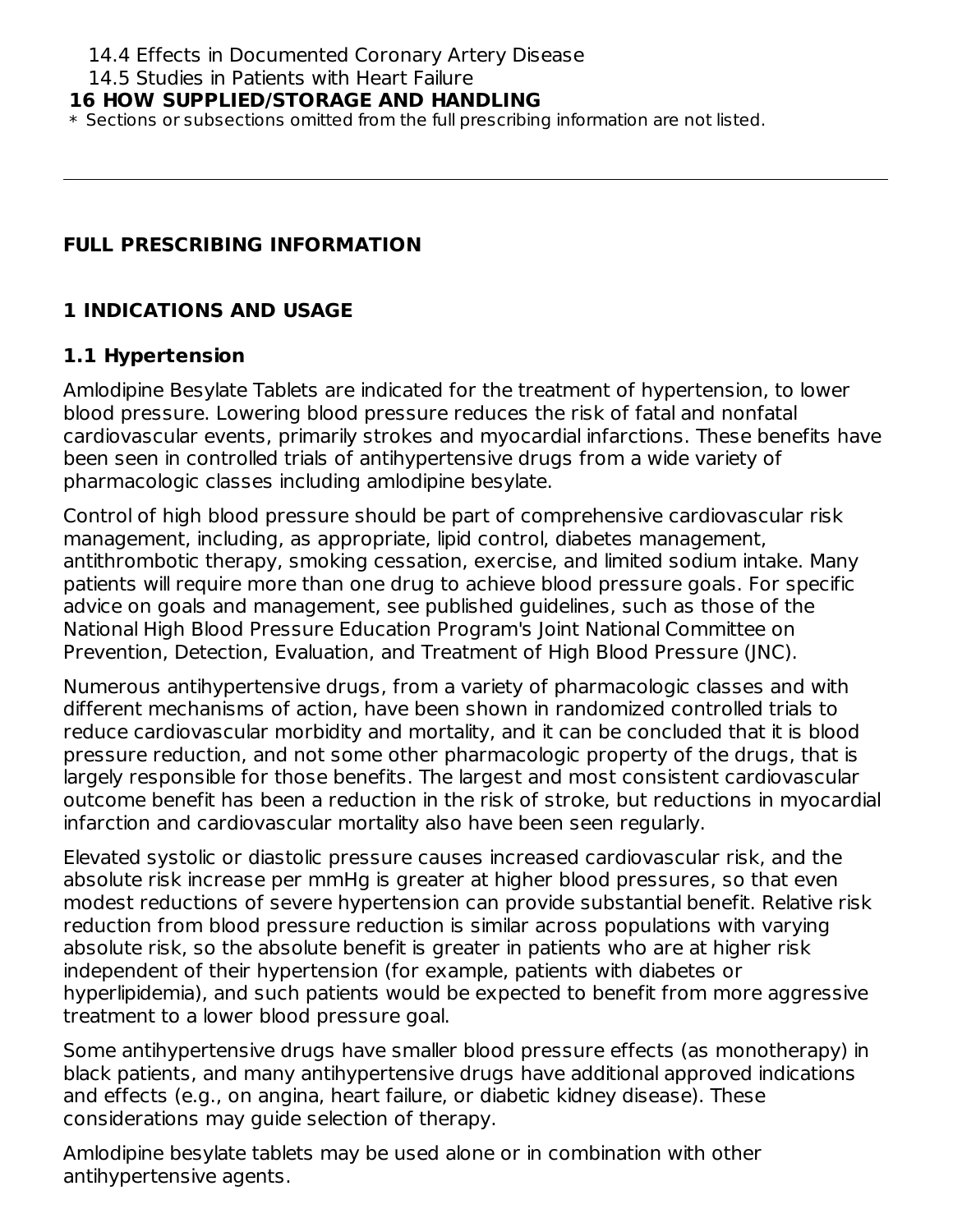### **1.2 Coronary Artery Disease (CAD)**

#### **Chronic Stable Angina**

Amlodipine besylate tablets are indicated for the symptomatic treatment of chronic stable angina. Amlodipine besylate tablets may be used alone or in combination with other antianginal agents.

#### **Vasospastic Angina (Prinzmetal's or Variant Angina)**

Amlodipine besylate tablets are indicated for the treatment of confirmed or suspected vasospastic angina. Amlodipine besylate tablets may be used as monotherapy or in combination with other antianginal agents.

#### **Angiographically Documented CAD**

In patients with recently documented CAD by angiography and without heart failure or an ejection fraction <40%, amlodipine besylate tablets are indicated to reduce the risk of hospitalization for angina and to reduce the risk of a coronary revascularization procedure.

### **2 DOSAGE AND ADMINISTRATION**

### **2.1 Adults**

The usual initial antihypertensive oral dose of amlodipine besylate tablets is 5 mg once daily, and the maximum dose is 10 mg once daily.

Small, fragile, or elderly patients, or patients with hepatic insufficiency may be started on 2.5 mg once daily and this dose may be used when adding amlodipine besylate tablets to other antihypertensive therapy.

Adjust dosage according to blood pressure goals. In general, wait 7 to 14 days between titration steps. Titrate more rapidly, however, if clinically warranted, provided the patient is assessed frequently.

Angina: The recommended dose for chronic stable or vasospastic angina is 5–10 mg, with the lower dose suggested in the elderly and in patients with hepatic insufficiency. Most patients will require 10 mg for adequate effect.

Coronary artery disease: The recommended dose range for patients with coronary artery disease is 5–10 mg once daily. In clinical studies, the majority of patients required 10 mg [see Clinical Studies (14.4)].

### **2.2 Children**

The effective antihypertensive oral dose in pediatric patients ages 6–17 years is 2.5 mg to 5 mg once daily. Doses in excess of 5 mg daily have not been studied in pediatric patients [see Clinical Pharmacology (12.4), Clinical Studies(14.1)].

### **3 DOSAGE FORMS AND STRENGTHS**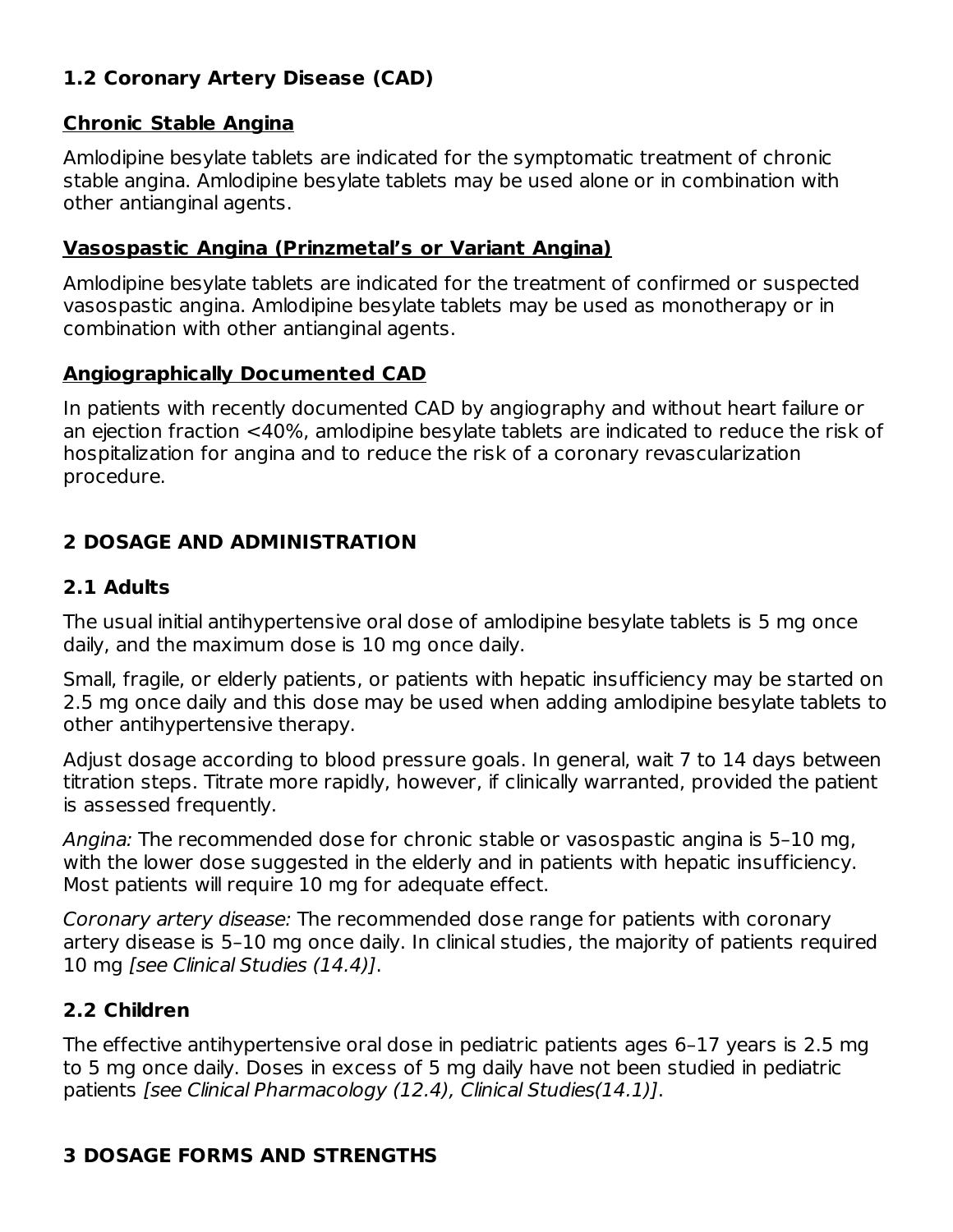Amlodipine Besylate Tablets USP, equivalent to 2.5 mg of amlodipine are white to offwhite, round, flat-faced, beveled-edge tablets, de-bossed "Є" on one side and "55" on the other side.

Amlodipine Besylate Tablets USP, equivalent to 5 mg of amlodipine are white to off-white, round, flat-faced beveled-edge tablets, de-bossed "Є56" on one side and plain on the other side.

Amlodipine Besylate Tablets USP, equivalent to 10 mg of amlodipine are white to offwhite, round, flat-faced beveled-edge tablets, debossed "Є57" on one side and plain on the other side.

# **4 CONTRAINDICATIONS**

Amlodipine besylate tablets are contraindicated in patients with known sensitivity to amlodipine.

### **5 WARNINGS AND PRECAUTIONS**

#### **5.1 Hypotension**

Symptomatic hypotension is possible, particularly in patients with severe aortic stenosis. Because of the gradual onset of action, acute hypotension is unlikely.

#### **5.2 Increased Angina or Myocardial Infarction**

Worsening angina and acute myocardial infarction can develop after starting or increasing the dose of amlodipine besylate tablets, particularly in patients with severe obstructive coronary artery disease.

### **5.3 Patients with Hepatic Failure**

Because amlodipine besylate tablets are extensively metabolized by the liver and the plasma elimination half-life (t  $_{1/2}$ ) is 56 hours in patients with impaired hepatic function, titrate slowly when administering amlodipine besylate tablets to patients with severe hepatic impairment.

# **6 ADVERSE REACTIONS**

### **6.1 Clinical Trials Experience**

Because clinical trials are conducted under widely varying conditions, adverse reaction rates observed in the clinical trials of a drug cannot be directly compared to rates in the clinical trials of another drug and may not reflect the rates observed in practice.

Amlodipine besylate tablets have been evaluated for safety in more than 11,000 patients in U.S. and foreign clinical trials. In general, treatment with amlodipine besylate tablets was well-tolerated at doses up to 10 mg daily. Most adverse reactions reported during therapy with amlodipine besylate tablets were of mild or moderate severity. In controlled clinical trials directly comparing amlodipine besylate tablets ( $N=1730$ ) at doses up to 10 mg to placebo (N=1250), discontinuation of amlodipine besylate tablets because of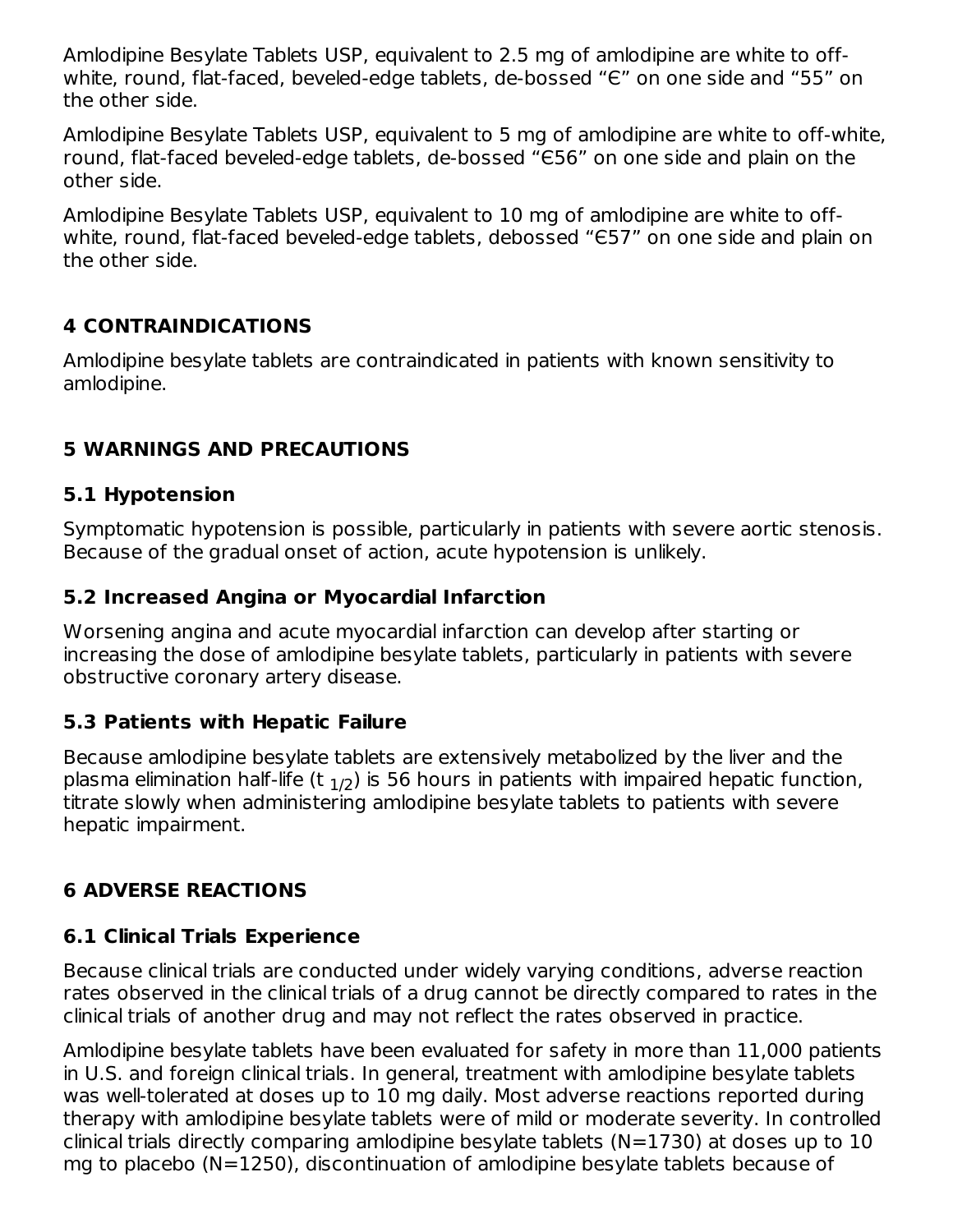adverse reactions was required in only about 1.5% of patients and was not significantly different from placebo (about 1%). The most commonly reported side effects more frequent than placebo are reflected in the table below. The incidence (%) of side effects that occurred in a dose related manner are as follows:

|                  |                   | <b>Placebo</b>  |                  |           |
|------------------|-------------------|-----------------|------------------|-----------|
|                  | 2.5 <sub>mg</sub> | 5 <sub>mg</sub> | 10 <sub>mg</sub> |           |
|                  | $N = 275$         | $N = 296$       | $N = 268$        | $N = 520$ |
| Edema            | 1.8               | 3.0             | 10.8             | 0.6       |
| <b>Dizziness</b> | 1.1               | 3.4             | 3.4              | 1.5       |
| <b>Flushing</b>  | 0.7               | 1.4             | 2.6              | 0.0       |
| Palpitation      | 0.7               | 1.4             | 4.5              | 0.6       |

Other adverse reactions that were not clearly dose related but were reported with an incidence greater than 1.0% in placebo-controlled clinical trials include the following:

|                | Amlodipine Besylate (%)<br>$(N=1730)$ | Placebo (%)<br>$(N=1250)$ |
|----------------|---------------------------------------|---------------------------|
| Fatigue        | 4.5                                   | 2.8                       |
| <b>Nausea</b>  | 2.9                                   | 1.9                       |
| Abdominal Pain | 1.6                                   | 0.3                       |
| Somnolence     | 1.4                                   | 0.6                       |

For several adverse experiences that appear to be drug and dose related, there was a greater incidence in women than men associated with amlodipine treatment as shown in the following table:

|                 |                       | <b>Amlodipine Besylate</b> |                        | <b>Placebo</b>           |  |
|-----------------|-----------------------|----------------------------|------------------------|--------------------------|--|
|                 | Male= $%$<br>(N=1218) | Female= $%$<br>$(N=512)$   | Male= $%$<br>$(N=914)$ | Female= $%$<br>$(N=336)$ |  |
| Edema           | 5.6                   | 14.6                       | 1.4                    | 5.1                      |  |
| <b>Flushing</b> | 1.5                   | 4.5                        | 0.3                    | 0.9                      |  |
| Palpitations    | 1.4                   | 3.3                        | 0.9                    | 0.9                      |  |
| Somnolence      | 1.3                   | 1.6                        | 0.8                    | 0.3                      |  |

The following events occurred in  $<$ 1% but  $>$ 0.1% of patients in controlled clinical trials or under conditions of open trials or marketing experience where a causal relationship is uncertain; they are listed to alert the physician to a possible relationship:

**Cardiovascular:** arrhythmia (including ventricular tachycardia and atrial fibrillation), bradycardia, chest pain, peripheral ischemia, syncope, tachycardia, vasculitis.

**Central and Peripheral Nervous System:** hypoesthesia, neuropathy peripheral, paresthesia, tremor, vertigo.

**Gastrointestinal:** anorexia, constipation, dysphagia, diarrhea, flatulence, pancreatitis, vomiting, gingival hyperplasia.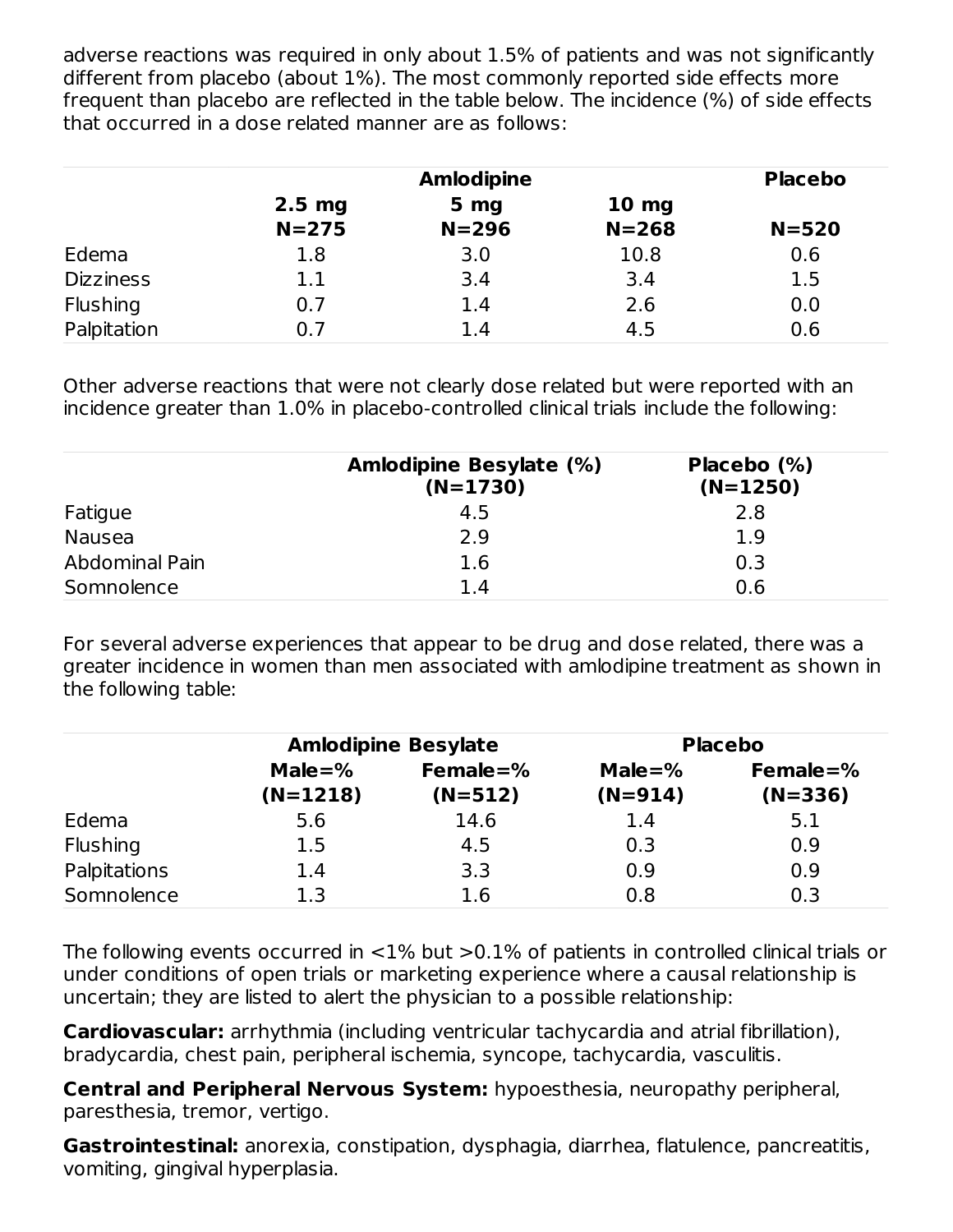General: allergic reaction, asthenia,<sup>1</sup> back pain, hot flushes, malaise, pain, rigors, weight gain, weight decrease.

**Musculoskeletal System:** arthralgia, arthrosis, muscle cramps, <sup>1</sup> myalgia.

**Psychiatric:** sexual dysfunction (male<sup>1</sup> and female), insomnia, nervousness, depression, abnormal dreams, anxiety, depersonalization.

**Respiratory System:** dyspnea,<sup>1</sup> epistaxis.

**Skin and Appendages:** angioedema, erythema multiforme, pruritus, 1 rash, 1 rash erythematous, rash maculopapular.

**Special Senses:** abnormal vision, conjunctivitis, diplopia, eye pain, tinnitus.

**Urinary System:** micturition frequency, micturition disorder, nocturia.

**Autonomic Nervous System:** dry mouth, sweating increased.

**Metabolic and Nutritional:** hyperglycemia, thirst.

**Hemopoietic:** leukopenia, purpura, thrombocytopenia.

<sup>1</sup>These events occurred in less than  $1\%$  in placebo-controlled trials, but the incidence of these side effects was between 1% and 2% in all multiple dose studies.

Amlodipine besylate therapy has not been associated with clinically significant changes in routine laboratory tests. No clinically relevant changes were noted in serum potassium, serum glucose, total triglycerides, total cholesterol, HDL cholesterol, uric acid, blood urea nitrogen, or creatinine.

In the CAMELOT and PREVENT studies [see Clinical Studies (14.4)], the adverse event profile was similar to that reported previously (see above), with the most common adverse event being peripheral edema.

# **6.2 Postmarketing Experience**

Because these reactions are reported voluntarily from a population of uncertain size, it is not always possible to reliably estimate their frequency or establish a causal relationship to drug exposure.

The following postmarketing event has been reported infrequently where a causal relationship is uncertain: gynecomastia. In postmarketing experience, jaundice and hepatic enzyme elevations (mostly consistent with cholestasis or hepatitis), in some cases severe enough to require hospitalization, have been reported in association with use of amlodipine.

Postmarketing reporting has also revealed a possible association between extrapyramidal disorder and amlodipine.

Amlodipine besylate tablets have been used safely in patients with chronic obstructive pulmonary disease, well-compensated congestive heart failure, coronary artery disease, peripheral vascular disease, diabetes mellitus, and abnormal lipid profiles.

# **7 DRUG INTERACTIONS**

# **7.1 Impact of Other Drugs on Amlodipine**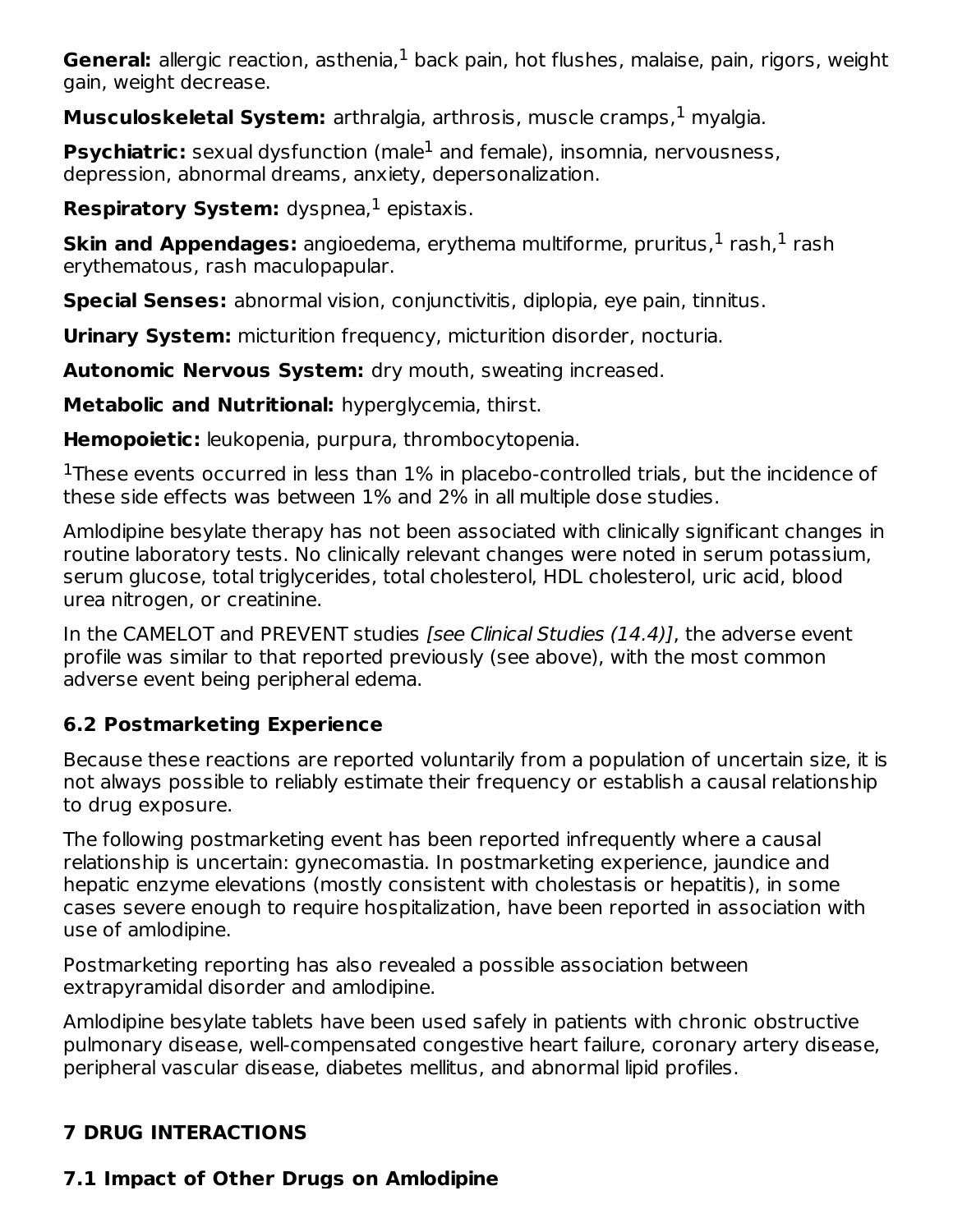#### **CYP3A Inhibitors**

Co-administration with CYP3A inhibitors (moderate and strong) results in increased systemic exposure to amlodipine and may require dose reduction. Monitor for symptoms of hypotension and edema when amlodipine is co-administered with CYP3A inhibitors to determine the need for dose adjustment [see Clinical Pharmacology (12.3)].

### **CYP3A Inducers**

No information is available on the quantitative effects of CYP3A inducers on amlodipine. Blood pressure should be closely monitored when amlodipine is co-administered with CYP3A inducers.

### **Sildenafil**

Monitor for hypotension when sildenafil is co-administered with amlodipine [see Clinical Pharmacology (12.2)].

### **7.2 Impact of Amlodipine on Other Drugs**

**7.1 Impact of Other Drugs on Amlodipine**

### **Simvastatin**

Co-administration of simvastatin with amlodipine increases the systemic exposure of simvastatin. Limit the dose of simvastatin in patients on amlodipine to 20 mg daily (see Clinical Pharmacology (12.3)].

#### **Immunosuppressants**

Amlodipine may increase the systemic exposure of cyclosporine or tacrolimus when coadministered. Frequent monitoring of trough blood levels of cyclosporine and tacrolimus is recommended and adjust the dose when appropriate [see Clinical Pharmacology (12.3)].

# **8 USE IN SPECIFIC POPULATIONS**

### **8.1 Pregnancy**

#### Risk Summary

The limited available data based on post-marketing reports with Amlodipine besylate tablets use in pregnant women are not sufficient to inform a drug-associated risk for major birth defects and miscarriage. There are risks to the mother and fetus associated with poorly controlled hypertension in pregnancy [see Clinical Considerations]. In animal reproduction studies, there was no evidence of adverse developmental effects when pregnant rats and rabbits were treated orally with amlodipine maleate during organogenesis at doses approximately 10 and 20-times the maximum recommended human dose (MRHD), respectively. However for rats, litter size was significantly decreased (by about 50%) and the number of intrauterine deaths was significantly increased (about 5-fold). Amlodipine has been shown to prolong both the gestation period and the duration of labor in rats at this dose [see Data].

The estimated background risk of major birth defects and miscarriage for the indicated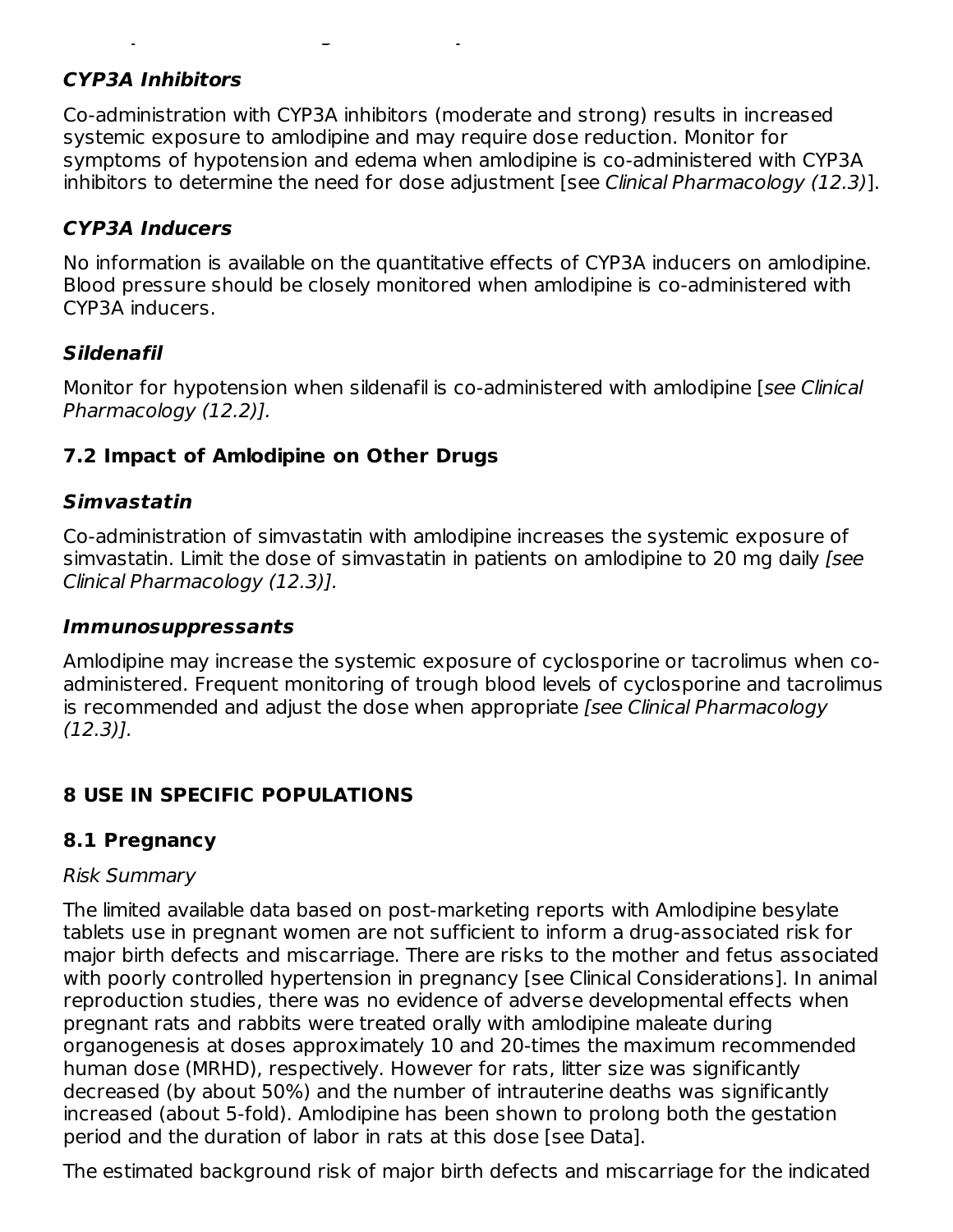population is unknown. All pregnancies have a background risk of birth defect, loss or other adverse outcomes. In the U.S. general population, the estimated background risk of major birth defects and miscarriage in clinically recognized pregnancies is 2%-4% and 15%-20%, respectively.

Clinical Considerations

Disease-associated maternal and/or embryo/fetal risk

Hypertension in pregnancy increases the maternal risk for pre-eclampsia, gestational diabetes, premature delivery, and delivery complications (e.g., need for cesarean section and post-partum hemorrhage). Hypertension increases the fetal risk for intrauterine growth restriction and intrauterine death. Pregnant women with hypertension should be carefully monitored and managed accordingly.

Data

# Animal Data

No evidence of teratogenicity or other embryo/fetal toxicity was found when pregnant rats and rabbits were treated orally with amlodipine maleate at doses up to 10 mg amlodipine/kg/day (approximately 10 and 20 times the MRHD based on body surface area, respectively) during their respective periods of major organogenesis. However for rats, litter size was significantly decreased (by about 50%) and the number of intrauterine deaths was significantly increased (about 5-fold)in rats receiving amlodipine maleate at a dose equivalent to 10 mg amlodipine/kg/day for 14 days before mating and throughout mating and gestation. Amlodipine maleate has been shown to prolong both the gestation period and the duration of labor in rats at this dose.

# **8.2 Lactation**

# Risk Summary

Limited available data from a published clinical lactation study reports that amlodipine is present in human milk at an estimated median relative infant dose of 4.2%. No adverse effects of amlodipine on the breastfed infant have been observed. There is no available information on the effects of amlodipine on milk production.

# **8.4 Pediatric Use**

Amlodipine besylate tablets 2.5 mg to 5 mg daily are effective in lowering blood pressure in patients 6 to 17 years [seeClinical Studies (14.1)].

Effect of amlodipine besylate tablets on blood pressure in patients less than 6 years of age is not known.

# **8.5 Geriatric Use**

Clinical studies of amlodipine besylate tablets did not include sufficient numbers of subjects aged 65 and over to determine whether they respond differently from younger subjects. Other reported clinical experience has not identified differences in responses between the elderly and younger patients. In general, dose selection for an elderly patient should be cautious, usually starting at the low end of the dosing range, reflecting the greater frequency of decreased hepatic, renal, or cardiac function, and of concomitant disease or other drug therapy. Elderly patients have decreased clearance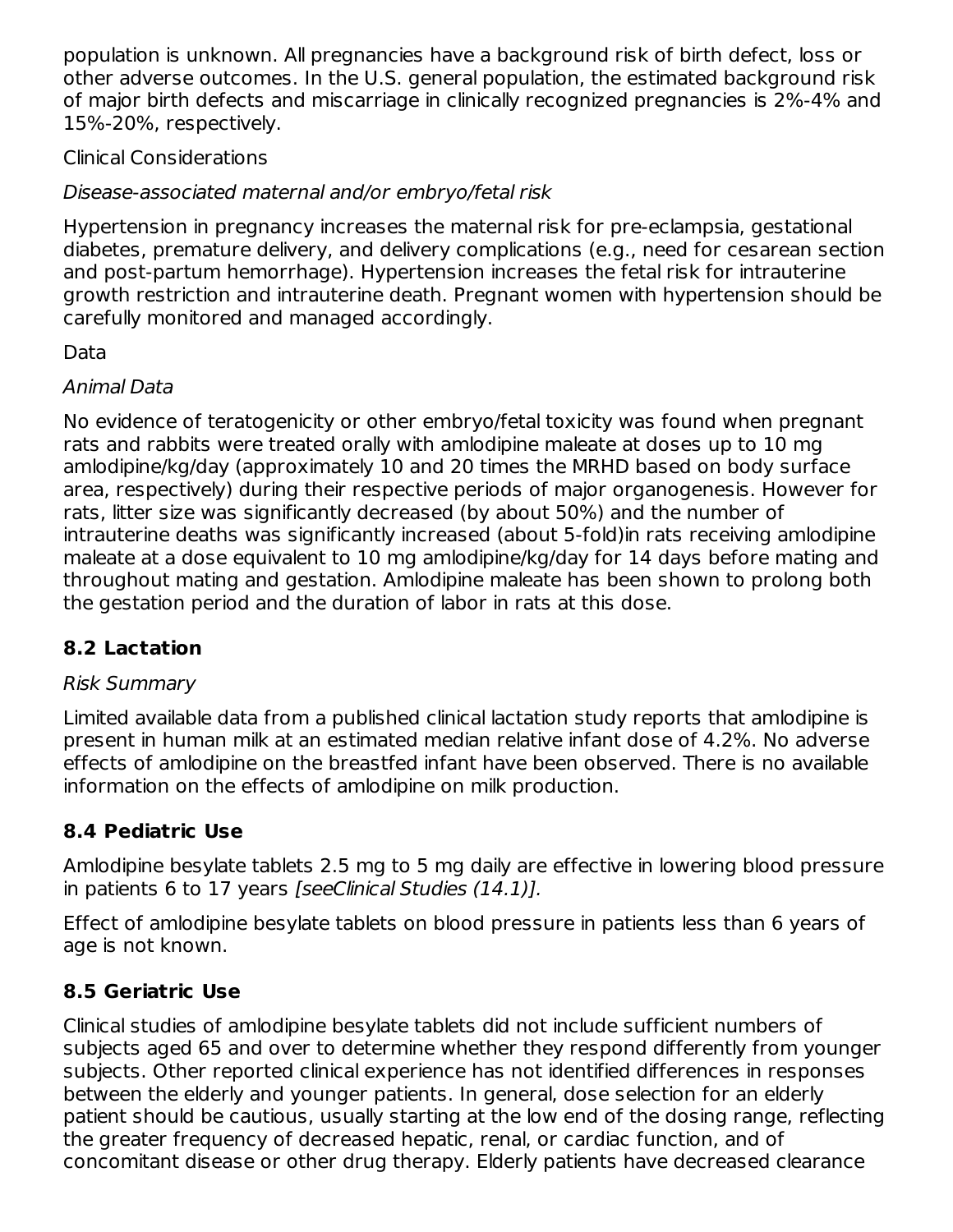of amlodipine with a resulting increase of AUC of approximately 40–60%, and a lower initial dose may be required [see Dosage and Administration (2.1)].

# **10 OVERDOSAGE**

Overdosage might be expected to cause excessive peripheral vasodilation with marked hypotension and possibly a reflex tachycardia. In humans, experience with intentional overdosage of amlodipine besylate tablets are limited.

Single oral doses of amlodipine maleate equivalent to 40 mg amlodipine/kg and 100 mg amlodipine/kg in mice and rats, respectively, caused deaths. Single oral amlodipine maleate doses equivalent to 4 or more mg amlodipine/kg or higher in dogs (11 or more times the maximum recommended human dose on a mg/m $^2$  basis) caused a marked peripheral vasodilation and hypotension.

If massive overdose should occur, initiate active cardiac and respiratory monitoring. Frequent blood pressure measurements are essential. Should hypotension occur, provide cardiovascular support including elevation of the extremities and the judicious administration of fluids. If hypotension remains unresponsive to these conservative measures, consider administration of vasopressors (such as phenylephrine) with attention to circulating volume and urine output. As amlodipine besylate are highly protein bound, hemodialysis is not likely to be of benefit.

# **11 DESCRIPTION**

Amlodipine besylate is the besylate salt of amlodipine, a long-acting calcium channel blocker.

Amlodipine besylate is chemically described as  $3$ -Ethyl-5-methyl  $(\pm)$ -2- $(2$ aminoethoxy)methyl]-4-(2-chlorophenyl)-1,4-dihydro-6-methyl-3,5 pyridinedicarboxylate, monobenzenesulphonate. Its empirical formula is  $\mathsf{C}_2{}_{0}\mathsf{H}_2{}_{5}\mathsf{CIN}_2\mathsf{O}_5$  $\cdot C_6H_6O_3S$ , and its structural formula is:



Amlodipine besylate is a white crystalline powder with a molecular weight of 567.1. It is slightly soluble in water and sparingly soluble in ethanol. Amlodipine besylate tablets, USP are formulated as white tablets equivalent to 2.5, 5, and 10 mg of amlodipine for oral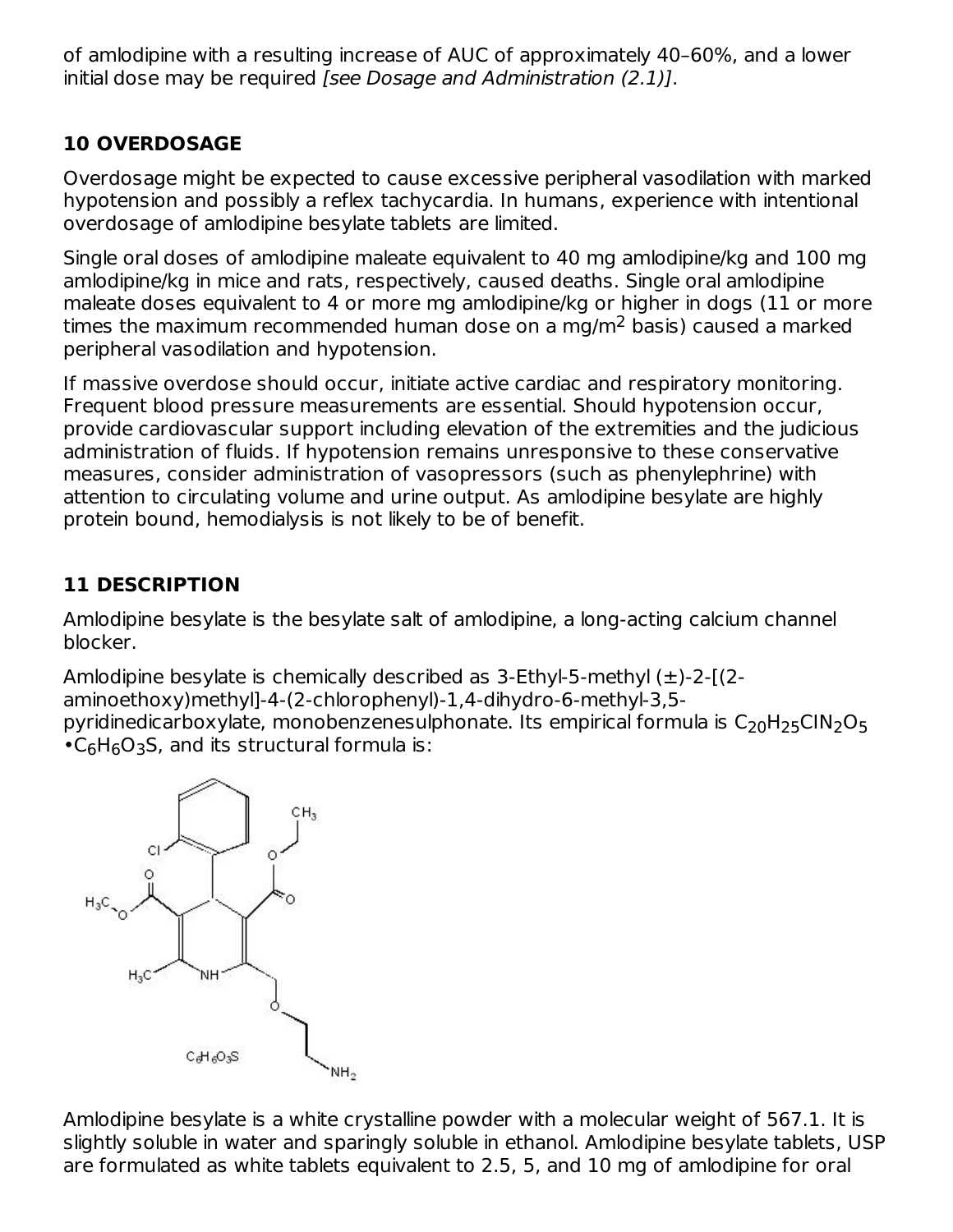administration. In addition to the active ingredient, amlodipine besylate, each tablet contains the following inactive ingredients: microcrystalline cellulose, corn starch, sodium starch glycolate and magnesium stearate.

# **12 CLINICAL PHARMACOLOGY**

# **12.1 Mechanism of Action**

Amlodipine is a dihydropyridine calcium antagonist (calcium ion antagonist or slowchannel blocker) that inhibits the transmembrane influx of calcium ions into vascular smooth muscle and cardiac muscle. Experimental data suggest that amlodipine binds to both dihydropyridine and nondihydropyridine binding sites. The contractile processes of cardiac muscle and vascular smooth muscle are dependent upon the movement of extracellular calcium ions into these cells through specific ion channels. Amlodipine inhibits calcium ion influx across cell membranes selectively, with a greater effect on vascular smooth muscle cells than on cardiac muscle cells. Negative inotropic effects can be detected in vitro but such effects have not been seen in intact animals at therapeutic doses. Serum calcium concentration is not affected by amlodipine. Within the physiologic pH range, amlodipine is an ionized compound (pKa=8.6), and its kinetic interaction with the calcium channel receptor is characterized by a gradual rate of association and dissociation with the receptor binding site, resulting in a gradual onset of effect.

Amlodipine is a peripheral arterial vasodilator that acts directly on vascular smooth muscle to cause a reduction in peripheral vascular resistance and reduction in blood pressure.

The precise mechanisms by which amlodipine relieves angina have not been fully delineated, but are thought to include the following:

Exertional Angina: In patients with exertional angina, amlodipine besylate reduces the total peripheral resistance (afterload) against which the heart works and reduces the rate pressure product, and thus myocardial oxygen demand, at any given level of exercise.

Vasospastic Angina: amlodipine besylate has been demonstrated to block constriction and restore blood flow in coronary arteries and arterioles in response to calcium, potassium epinephrine, serotonin, and thromboxane A2 analog in experimental animal models and in human coronary vessels in vitro. This inhibition of coronary spasm is responsible for the effectiveness of amlodipine besylate in vasospastic (Prinzmetal's or variant) angina.

# **12.2 Pharmacodynamics**

Hemodynamics: Following administration of therapeutic doses to patients with hypertension, amlodipine besylate produces vasodilation resulting in a reduction of supine and standing blood pressures. These decreases in blood pressure are not accompanied by a significant change in heart rate or plasma catecholamine levels with chronic dosing. Although the acute intravenous administration of amlodipine decreases arterial blood pressure and increases heart rate in hemodynamic studies of patients with chronic stable angina, chronic oral administration of amlodipine in clinical trials did not lead to clinically significant changes in heart rate or blood pressures in normotensive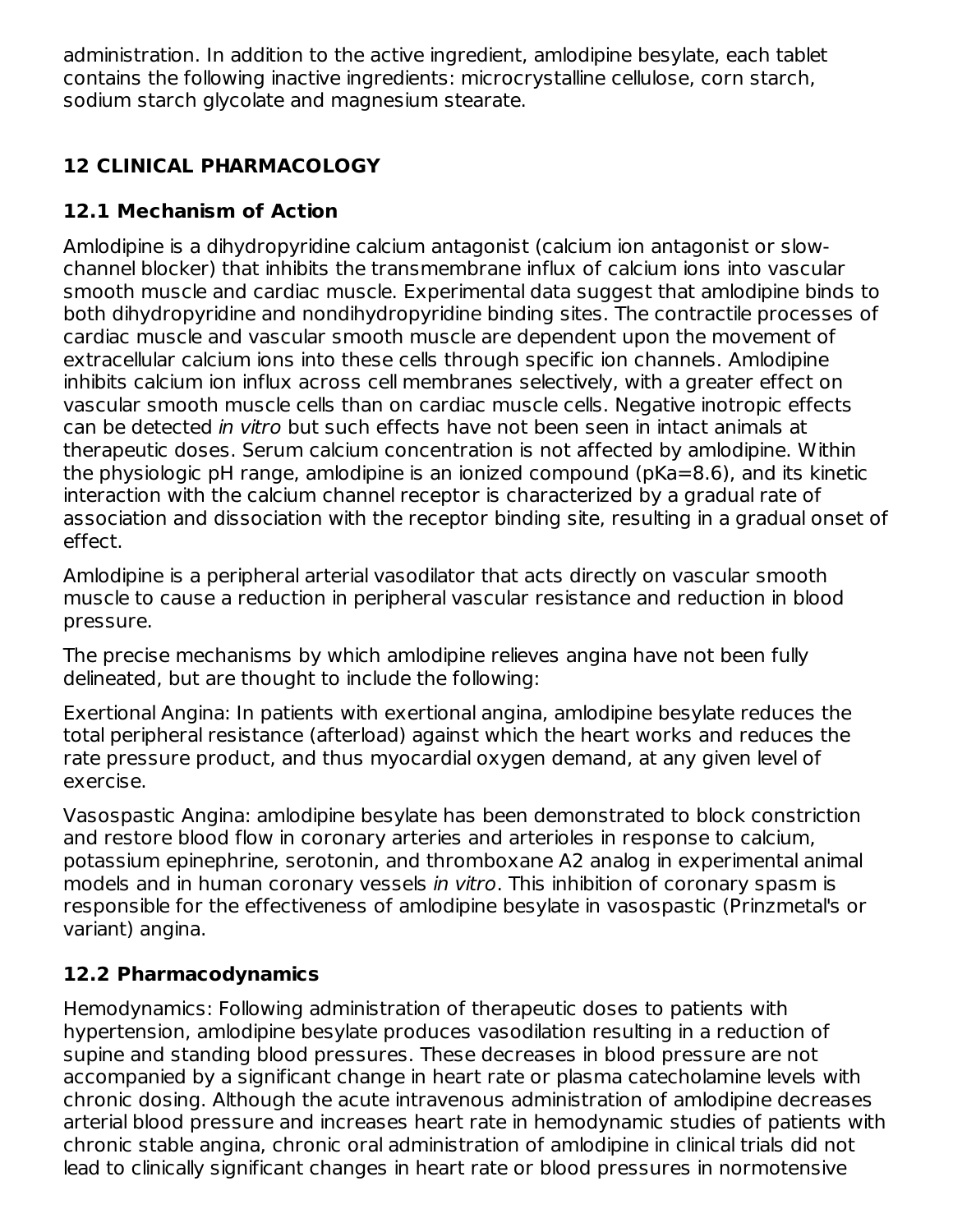patients with angina.

With chronic once daily oral administration, antihypertensive effectiveness is maintained for at least 24 hours. Plasma concentrations correlate with effect in both young and elderly patients. The magnitude of reduction in blood pressure with amlodipine is also correlated with the height of pretreatment elevation; thus, individuals with moderate hypertension (diastolic pressure 105–114 mmHg) had about a 50% greater response than patients with mild hypertension (diastolic pressure 90–104 mmHg). Normotensive subjects experienced no clinically significant change in blood pressures (+1/–2 mmHg).

In hypertensive patients with normal renal function, therapeutic doses of amlodipine besylate resulted in a decrease in renal vascular resistance and an increase in glomerular filtration rate and effective renal plasma flow without change in filtration fraction or proteinuria.

As with other calcium channel blockers, hemodynamic measurements of cardiac function at rest and during exercise (or pacing) in patients with normal ventricular function treated with amlodipine besylate have generally demonstrated a small increase in cardiac index without significant influence on dP/dt or on left ventricular end diastolic pressure or volume. In hemodynamic studies, amlodipine besylate has not been associated with a negative inotropic effect when administered in the therapeutic dose range to intact animals and man, even when co-administered with beta-blockers to man. Similar findings, however, have been observed in normal or well-compensated patients with heart failure with agents possessing significant negative inotropic effects.

Electrophysiologic Effects: Amlodipine besylate does not change sinoatrial nodal function or atrioventricular conduction in intact animals or man. In patients with chronic stable angina, intravenous administration of 10 mg did not significantly alter A-H and H-V conduction and sinus node recovery time after pacing. Similar results were obtained in patients receiving amlodipine besylate and concomitant beta-blockers. In clinical studies in which amlodipine besylate was administered in combination with beta-blockers to patients with either hypertension or angina, no adverse effects on electrocardiographic parameters were observed. In clinical trials with angina patients alone, amlodipine besylate therapy did not alter electrocardiographic intervals or produce higher degrees of AV blocks.

### **Drug interactions**

Sildenafil: When amlodipine and sildenafil were used in combination, each agent independently exerted its own blood pressure lowering effect *[see Drug Interactions* (7.1)].

### **12.3 Pharmacokinetics**

After oral administration of therapeutic doses of amlodipine besylate, absorption produces peak plasma concentrations between 6 and 12 hours. Absolute bioavailability has been estimated to be between 64 and 90%. The bioavailability of amlodipine besylate is not altered by the presence of food.

Amlodipine is extensively (about 90%) converted to inactive metabolites via hepatic metabolism with 10% of the parent compound and 60% of the metabolites excreted in the urine. Ex vivo studies have shown that approximately 93% of the circulating drug is bound to plasma proteins in hypertensive patients. Elimination from the plasma is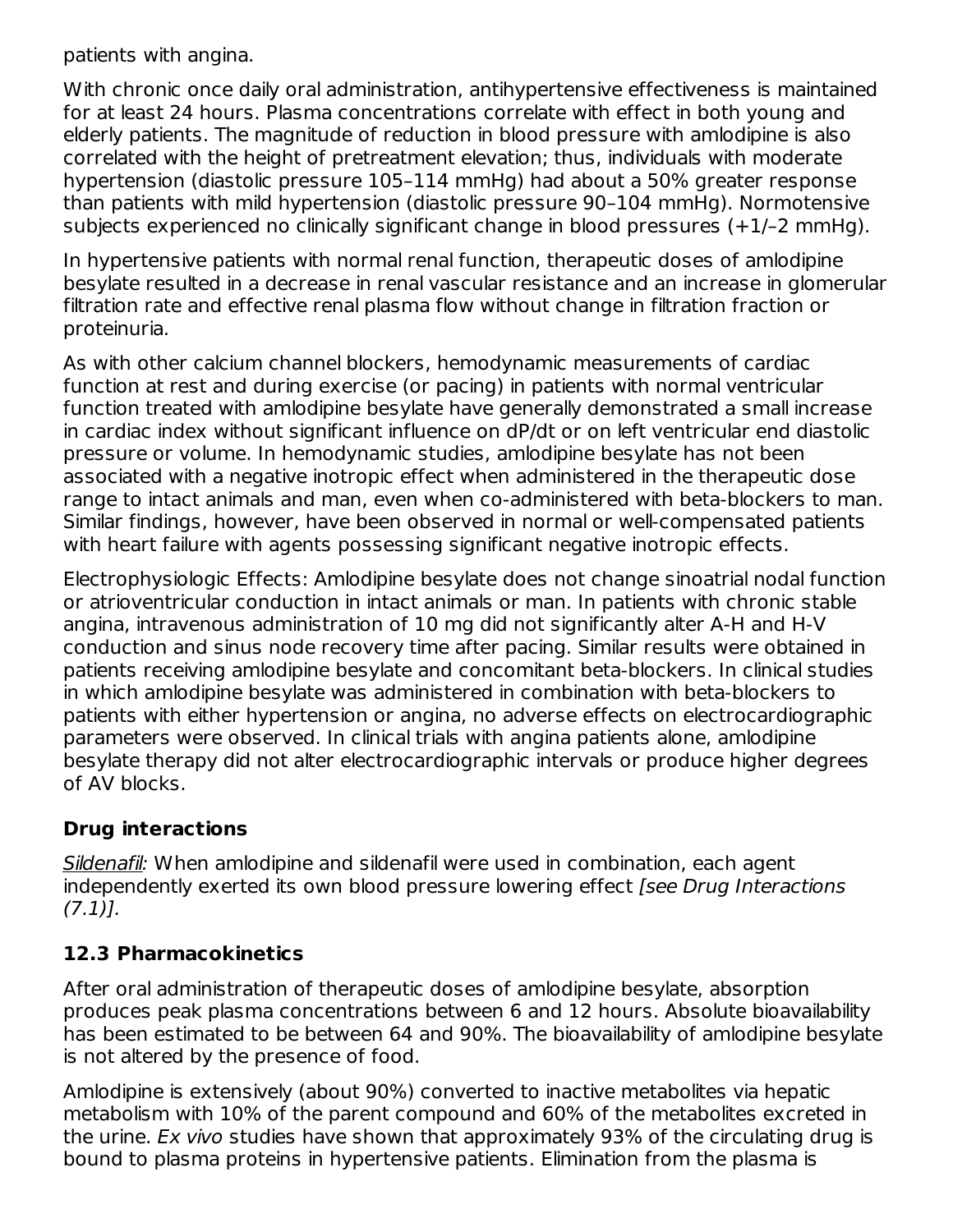biphasic with a terminal elimination half-life of about 30–50 hours. Steady-state plasma levels of amlodipine are reached after 7 to 8 days of consecutive daily dosing.

The pharmacokinetics of amlodipine are not significantly influenced by renal impairment. Patients with renal failure may therefore receive the usual initial dose.

Elderly patients and patients with hepatic insufficiency have decreased clearance of amlodipine with a resulting increase in AUC of approximately 40–60%, and a lower initial dose may be required. A similar increase in AUC was observed in patients with moderate to severe heart failure.

### **Drug Interactions**

In vitro data indicate that amlodipine has no effect on the human plasma protein binding of digoxin, phenytoin, warfarin, and indomethacin.

### **Impact of other drugs on amlodipine**

Co-administered cimetidine, magnesium-and aluminum hydroxide antacids, sildenafil, and grapefruit juice have no impact on the exposure to amlodipine.

CYP3A inhibitors: Co-administration of a 180 mg daily dose of diltiazem with 5 mg amlodipine in elderly hypertensive patients resulted in a 60% increase in amlodipine systemic exposure. Erythromycin co-administration in healthy volunteers did not significantly change amlodipine systemic exposure. However, strong inhibitors of CYP3A (e.g., itraconazole, clarithromycin) may increase the plasma concentrations of amlodipine to a greater extent [see Drug Interactions (7.1)].

# **Impact of amlodipine on other drugs**

Co-administered amlodipine does not affect the exposure to atorvastatin, digoxin, ethanol and the warfarin prothrombin response time.

Simvastatin: Co-administration of multiple doses of 10 mg of amlodipine with 80 mg simvastatin resulted in a 77% increase in exposure to simvastatin compared to simvastatin alone [see Drug Interactions (7.2)].

Cyclosporine: A prospective study in renal transplant patients  $(N=11)$  showed on an average of 40% increase in trough cyclosporine levels when concomitantly treated with amlodipine [see Drug Interactions (7.2)].

Tacrolimus: A prospective study in healthy Chinese volunteers (N=9) with CYP3A5 expressers showed a 2.5- to 4-fold increase in tacrolimus exposure when concomitantly administered with amlodipine compared to tacrolimus alone. This finding was not observed in CYP3A5 non-expressers (N=6). However, a 3-fold increase in plasma exposure to tacrolimus in a renal transplant patient (CYP3A5 non-expresser) upon initiation of amlodipine for the treatment of post-transplant hypertension resulting in reduction of tacrolimus dose has been reported. Irrespective of the CYP3A5 genotype status, the possibility of an interaction cannot be excluded with these drugs [see Drug Interactions (7.2)].

# **12.4 Pediatric Patients**

Sixty-two hypertensive patients aged 6 to 17 years received doses of amlodipine besylate between 1.25 mg and 20 mg. Weight-adjusted clearance and volume of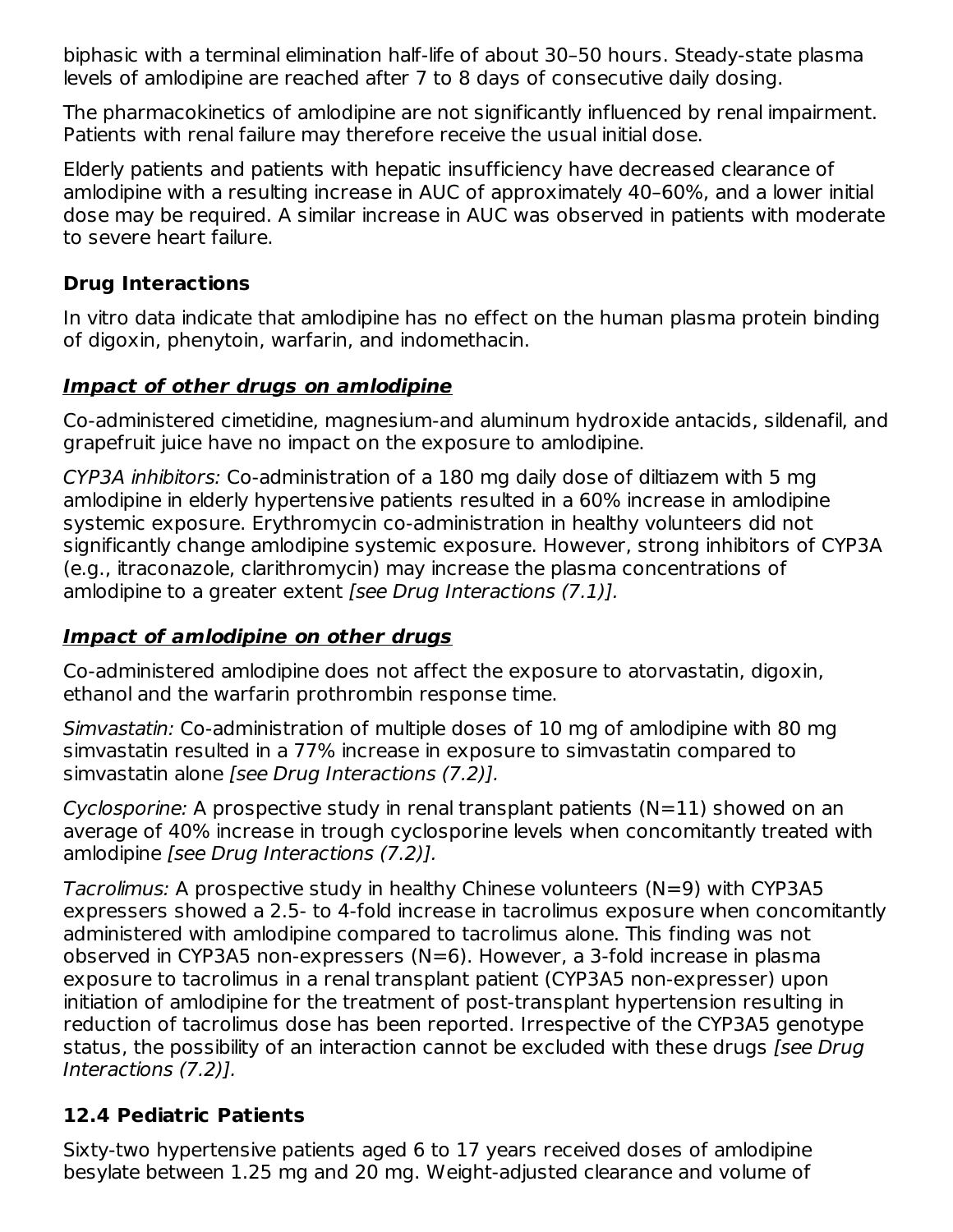distribution were similar to values in adults.

# **13 NONCLINICAL TOXICOLOGY**

#### **13.1 Carcinogenesis, Mutagenesis, Impairment of Fertility**

Rats and mice treated with amlodipine maleate in the diet for up to two years, at concentrations calculated to provide daily dosage levels of 0.5, 1.25, and 2.5 amlodipine mg/kg/day, showed no evidence of a carcinogenic effect of the drug. For the mouse, the highest dose was, on a mg/m $^2$  basis, similar to the maximum recommended human dose of 10 mg amlodipine/day. $3$  For the rat, the highest dose was, on a mg/m<sup>2</sup> basis, about twice the maximum recommended human dose. $^3$ 

Mutagenicity studies conducted with amlodipine maleate revealed no drug related effects at either the gene or chromosome level.

There was no effect on the fertility of rats treated orally with amlodipine maleate (males for 64 days and females for 14 days prior to mating) at doses up to 10 mg amlodipine/kg/day (8 times the maximum recommended human dose<sup>3</sup> of 10 mg/day on a mg/m<sup>2</sup> basis).

<sup>3</sup>Based on patient weight of 50 kg

# **14 CLINICAL STUDIES**

### **14.1 Effects in Hypertension**

#### **Adult Patients**

The antihypertensive efficacy of amlodipine besylate has been demonstrated in a total of 15 double-blind, placebo-controlled, randomized studies involving 800 patients on amlodipine besylate and 538 on placebo. Once daily administration produced statistically significant placebo-corrected reductions in supine and standing blood pressures at 24 hours postdose, averaging about 12/6 mmHg in the standing position and 13/7 mmHg in the supine position in patients with mild to moderate hypertension. Maintenance of the blood pressure effect over the 24-hour dosing interval was observed, with little difference in peak and trough effect. Tolerance was not demonstrated in patients studied for up to 1 year. The 3 parallel, fixed dose, dose response studies showed that the reduction in supine and standing blood pressures was dose-related within the recommended dosing range. Effects on diastolic pressure were similar in young and older patients. The effect on systolic pressure was greater in older patients, perhaps because of greater baseline systolic pressure. Effects were similar in black patients and in white patients.

#### **Pediatric Patients**

Two hundred and sixty-eight hypertensive patients aged 6 to 17 years were randomized first to amlodipine besylate 2.5 or 5 mg once daily for 4 weeks and then randomized again to the same dose or to placebo for another 4 weeks. Patients receiving 2.5 mg or 5 mg at the end of 8 weeks had significantly lower systolic blood pressure than those secondarily randomized to placebo. The magnitude of the treatment effect is difficult to interpret, but it is probably less than 5 mmHg systolic on the 5 mg dose and 3.3 mmHg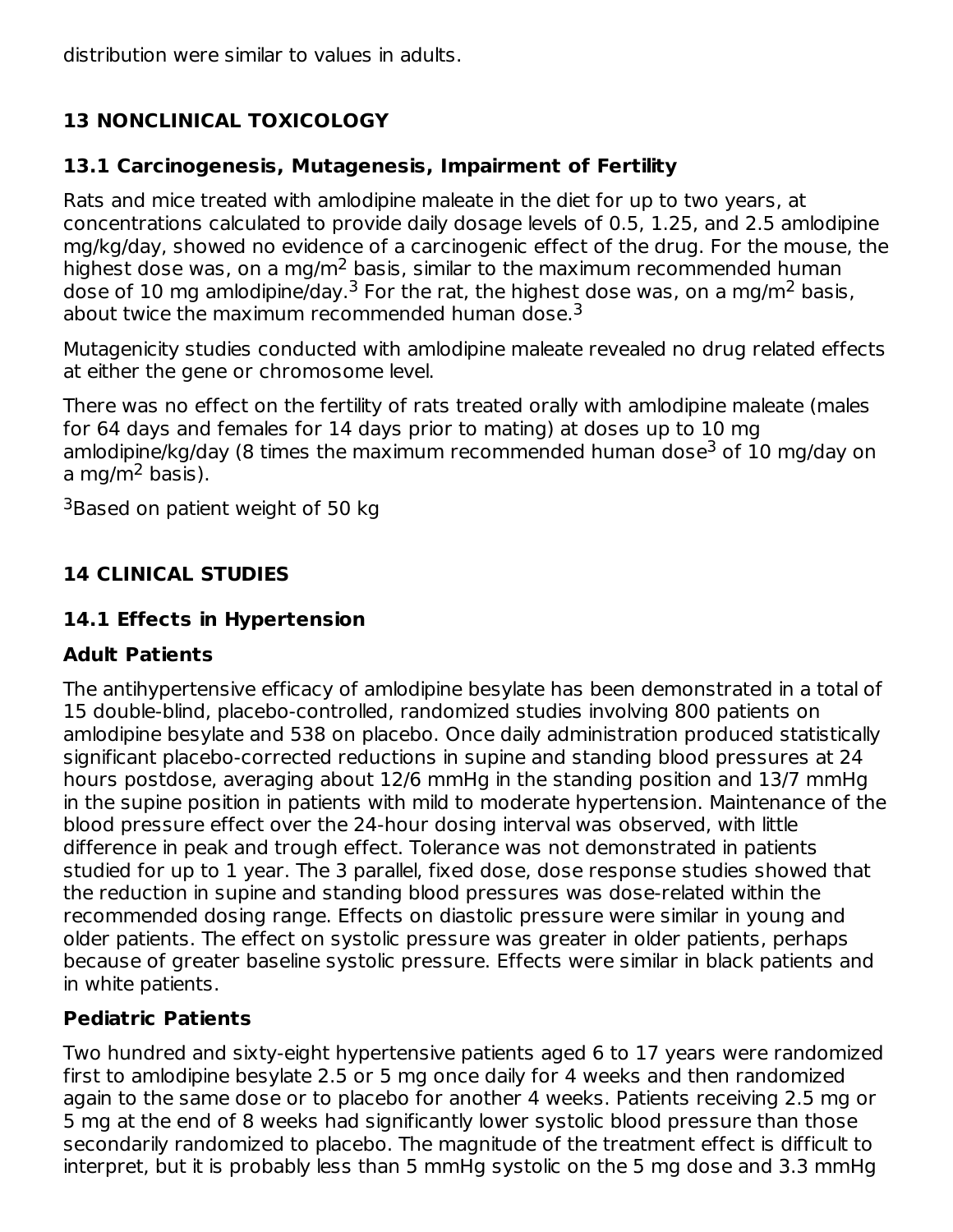systolic on the 2.5 mg dose. Adverse events were similar to those seen in adults.

# **14.2 Effects in Chronic Stable Angina**

The effectiveness of 5-10 mg/day of amlodipine besylate in exercise-induced angina has been evaluated in 8 placebo-controlled, double-blind clinical trials of up to 6 weeks duration involving 1038 patients (684 amlodipine besylate, 354 placebo) with chronic stable angina. In 5 of the 8 studies, significant increases in exercise time (bicycle or treadmill) were seen with the 10 mg dose. Increases in symptom-limited exercise time averaged 12.8% (63 sec) for amlodipine besylate 10 mg, and averaged 7.9% (38 sec) for amlodipine besylate 5 mg. Amlodipine besylate 10 mg also increased time to 1 mm ST segment deviation in several studies and decreased angina attack rate. The sustained efficacy of amlodipine besylate in angina patients has been demonstrated over long-term dosing. In patients with angina, there were no clinically significant reductions in blood pressures (4/1 mmHg) or changes in heart rate (+0.3 bpm).

# **14.3 Effects in Vasospastic Angina**

In a double-blind, placebo-controlled clinical trial of 4 weeks duration in 50 patients, amlodipine besylate therapy decreased attacks by approximately 4/week compared with a placebo decrease of approximately 1/week (p<0.01). Two of 23 amlodipine and 7 of 27 placebo patients discontinued from the study due to lack of clinical improvement.

# **14.4 Effects in Documented Coronary Artery Disease**

In PREVENT, 825 patients with angiographically documented coronary artery disease were randomized to amlodipine besylate (5-10 mg once daily) or placebo and followed for 3 years. Although the study did not show significance on the primary objective of change in coronary luminal diameter as assessed by quantitative coronary angiography, the data suggested a favorable outcome with respect to fewer hospitalizations for angina and revascularization procedures in patients with CAD.

CAMELOT enrolled 1318 patients with CAD recently documented by angiography, without left main coronary disease and without heart failure or an ejection fraction <40%. Patients (76% males, 89% Caucasian, 93% enrolled at US sites, 89% with a history of angina, 52% without PCI, 4% with PCI and no stent, and 44% with a stent) were randomized to double-blind treatment with either amlodipine besylate (5-10 mg once daily) or placebo in addition to standard care that included aspirin (89%), statins (83%), beta-blockers (74%), nitroglycerin (50%), anti-coagulants (40%), and diuretics (32%), but excluded other calcium channel blockers. The mean duration of follow-up was 19 months. The primary endpoint was the time to first occurrence of one of the following events: hospitalization for angina pectoris, coronary revascularization, myocardial infarction, cardiovascular death, resuscitated cardiac arrest, hospitalization for heart failure, stroke/TIA, or peripheral vascular disease. A total of 110 (16.6%) and 151 (23.1%) first events occurred in the amlodipine besylate and placebo groups, respectively, for a hazard ratio of 0.691 (95% CI: 0.540-0.884,  $p = 0.003$ ). The primary endpoint is summarized in Figure 1 below. The outcome of this study was largely derived from the prevention of hospitalizations for angina and the prevention of revascularization procedures (see Table 1). Effects in various subgroups are shown in Figure 2.

In an angiographic substudy (n=274) conducted within CAMELOT, there was no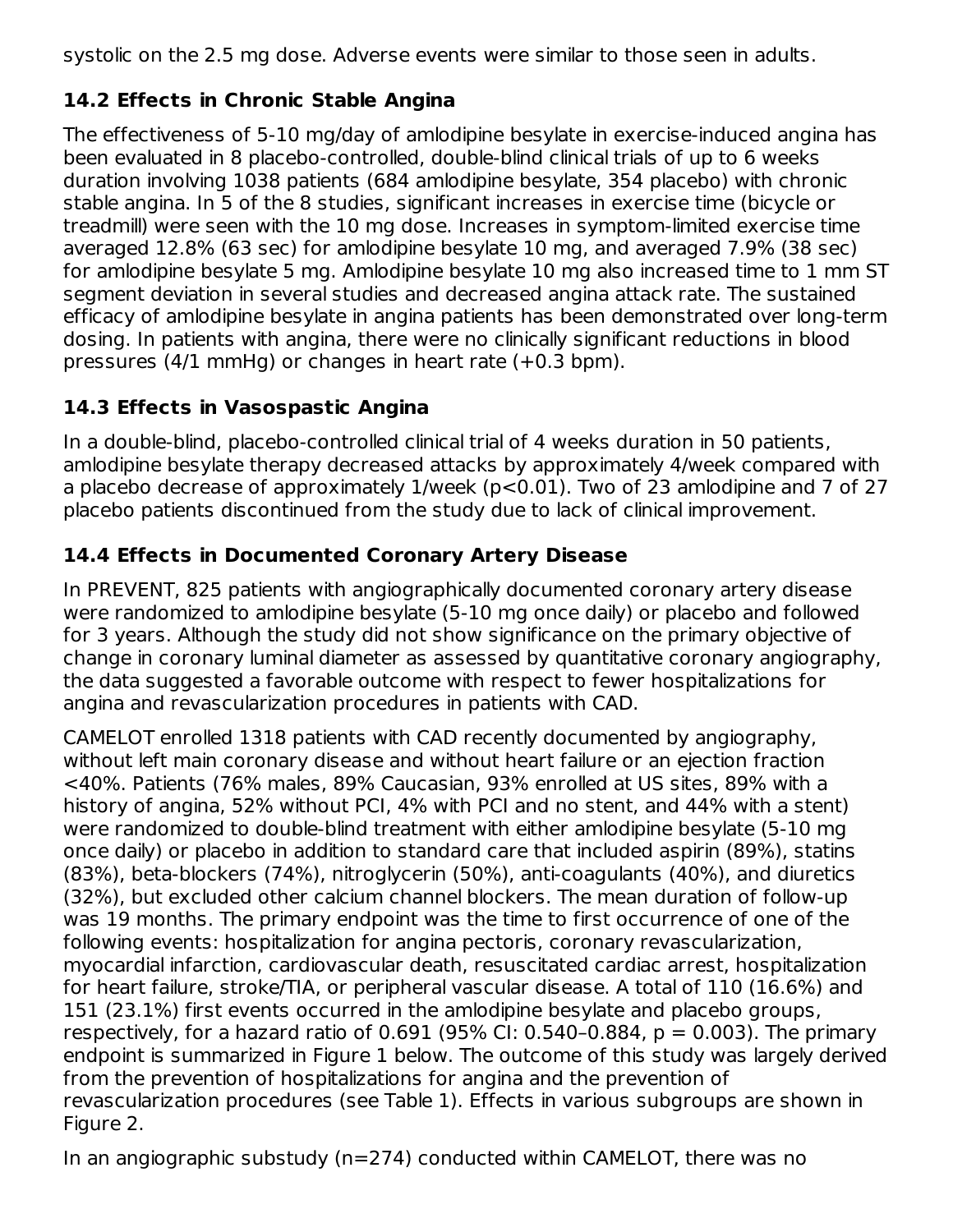significant difference between amlodipine and placebo on the change of atheroma volume in the coronary artery as assessed by intravascular ultrasound.





**Figure 2 – Effects on Primary Endpoint of Amlodipine Besylate versus Placebo across Sub-Groups**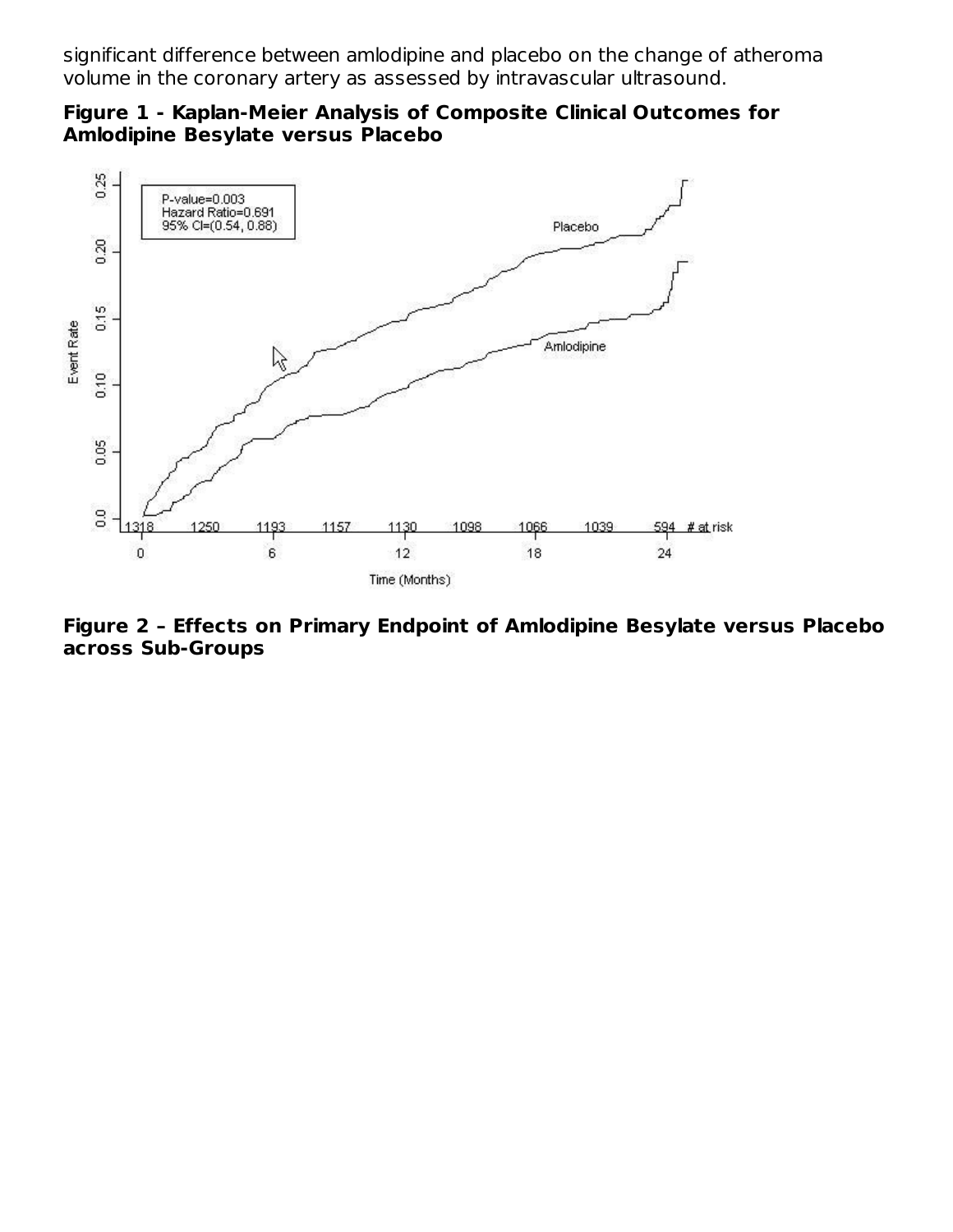

\* The mean sitting baseline SEP is 129 mmHg

Table 1 below summarizes the significant composite endpoint and clinical outcomes from the composites of the primary endpoint. The other components of the primary endpoint including cardiovascular death, resuscitated cardiac arrest, myocardial infarction, hospitalization for heart failure, stroke/TIA, or peripheral vascular disease did not demonstrate a significant difference between amlodipine besylate and placebo.

#### **Table 1 Incidence of Significant Clinical Outcomes for CAMELOT**

| <b>CLINICAL</b><br><b>OUTCOMES</b><br>N(% ) | <b>AMLODIPINE</b><br><b>BESYLATE</b><br>$(N=663)$ | <b>PLACEBO</b><br>$(N=655)$ | <b>RISK REDUCTION</b><br>(p-value) |
|---------------------------------------------|---------------------------------------------------|-----------------------------|------------------------------------|
| <b>Composite CV</b>                         | 110                                               | 151                         | 31%                                |
| <b>Endpoint</b>                             | (16.6)                                            | (23.1)                      | (0.003)                            |
| Hospitalization for                         | 51                                                | 84                          | 42%                                |
| Angina*                                     | (7.7)                                             | (12.8)                      | (0.002)                            |
| Coronary                                    | 78                                                | 103                         | 27%                                |
| Revascularization*                          | (11.8)                                            | (15.7)                      | (0.033)                            |

\* Total patients with these events

#### **14.5 Studies in Patients with Heart Failure**

Amlodipine besylate has been compared to placebo in four 8-12 week studies of patients with NYHA Class II/III heart failure, involving a total of 697 patients. In these studies,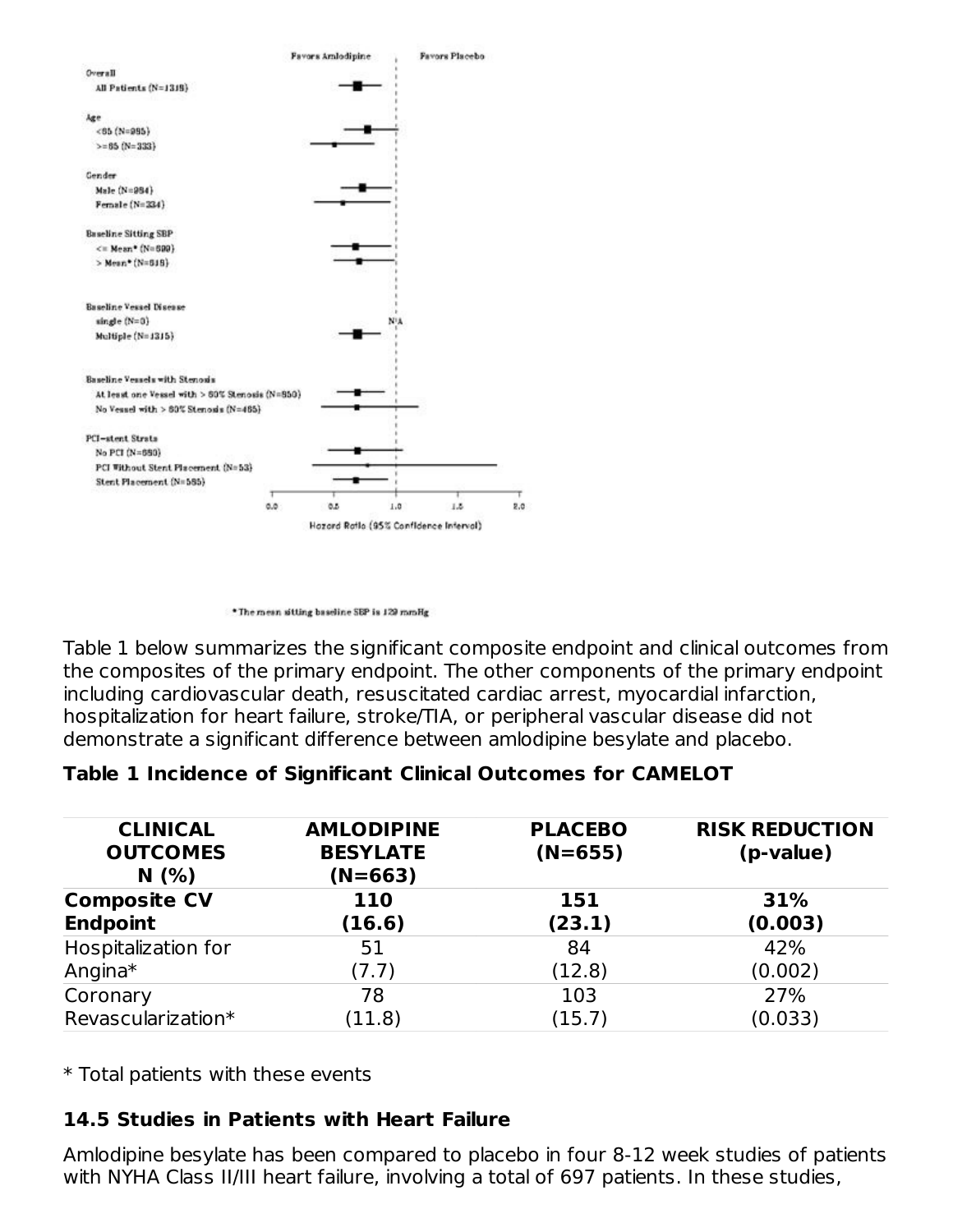there was no evidence of worsened heart failure based on measures of exercise tolerance, NYHA classification, symptoms, or left ventricular ejection fraction. In a longterm (follow-up at least 6 months, mean 13.8 months) placebo-controlled mortality/morbidity study of amlodipine besylate 5-10 mg in 1153 patients with NYHA Classes III (n=931) or IV (n=222) heart failure on stable doses of diuretics, digoxin, and ACE inhibitors, amlodipine besylate had no effect on the primary endpoint of the study which was the combined endpoint of all-cause mortality and cardiac morbidity (as defined by life-threatening arrhythmia, acute myocardial infarction, or hospitalization for worsened heart failure), or on NYHA classification, or symptoms of heart failure. Total combined all-cause mortality and cardiac morbidity events were 222/571 (39%) for patients on amlodipine besylate and 246/583 (42%) for patients on placebo; the cardiac morbid events represented about 25% of the endpoints in the study.

Another study (PRAISE-2) randomized patients with NYHA Class III (80%) or IV (20%) heart failure without clinical symptoms or objective evidence of underlying ischemic disease, on stable doses of ACE inhibitors (99%), digitalis (99%), and diuretics (99%), to placebo (n=827) or amlodipine besylate (n=827) and followed them for a mean of 33 months. There was no statistically significant difference between amlodipine besylate and placebo in the primary endpoint of all-cause mortality (95% confidence limits from 8% reduction to 29% increase on amlodipine besylate). With amlodipine besylate there were more reports of pulmonary edema.

### **16 HOW SUPPLIED/STORAGE AND HANDLING**

#### **2.5 mg Tablets**

Amlodipine besylate tablets, USP equivalent to 2.5 mg of amlodipine are white to offwhite, round, flat-faced, beveled-edge tablets, de-bossed "Є" on one side and "55" on the other side. They are supplied as follows:

NDC 42806-055-09 Bottle of 90

NDC 42806-055-05 Bottle of 500

NDC 42806-055-10 Bottle of 1000

### **5 mg Tablets**

Amlodipine besylate tablets, USP equivalent to 5 mg of amlodipine are white to off-white, round, flat-faced, beveled-edge tablets, de-bossed "Є56" on one side and plain on the other side. They are supplied as follows:

NDC 42806-056-09 Bottle of 90

NDC 42806-056-05 Bottle of 500

NDC 42806-056-10 Bottle of 1000

### **10 mg Tablets**

Amlodipine besylate tablets, USP equivalent to 10 mg of amlodipine are white to offwhite, round, flat-faced, beveled-edge tablets, de-bossed "Є57" on one side and plain on the other side. They are supplied as follows:

NDC 42806-057-09 Bottle of 90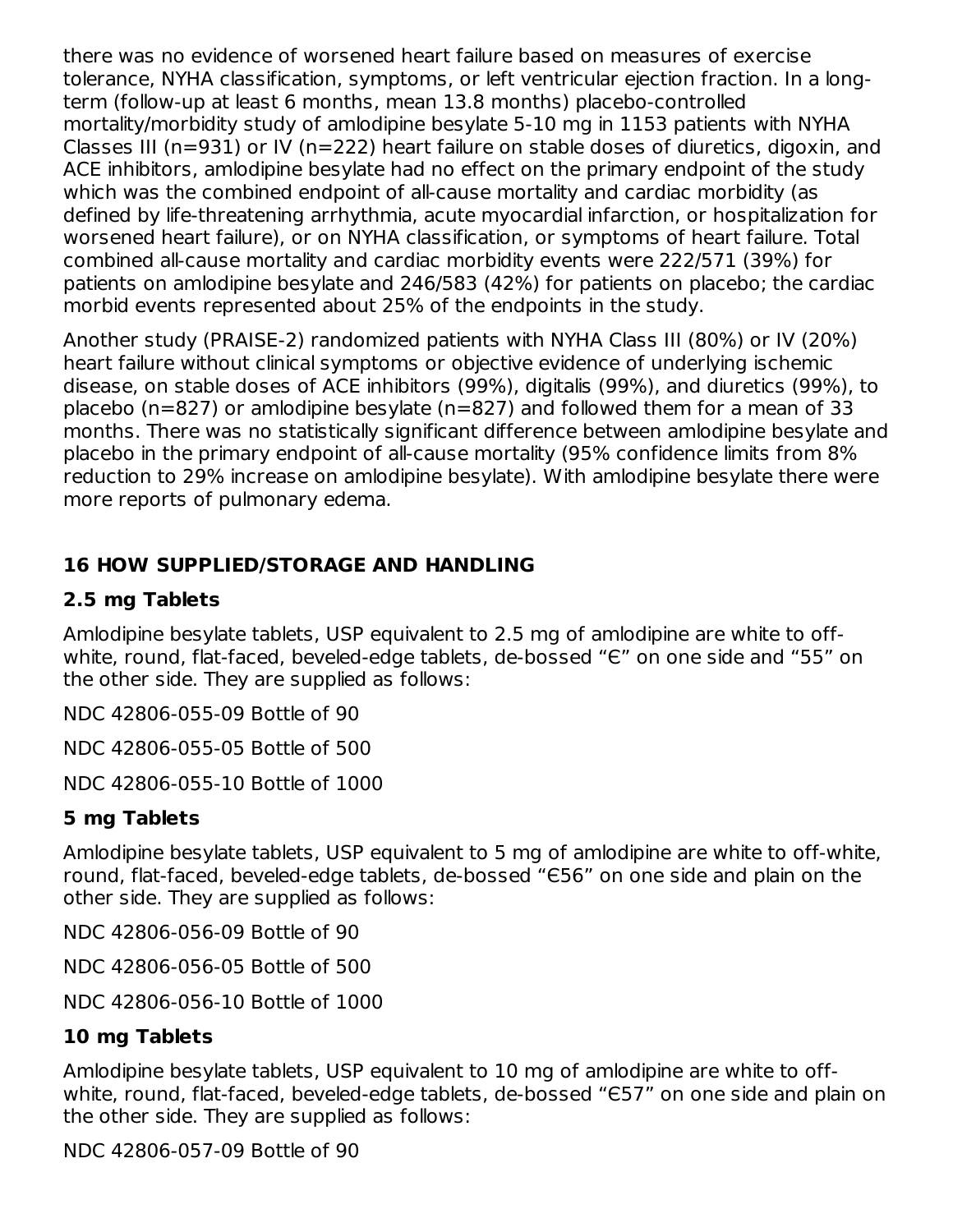NDC 42806-057-05 Bottle of 500

NDC 42806-057-10 Bottle of 1000

### **Storage**

Store bottles at 20° to 25°C (68° to 77°F) [see USP Controlled Room Temperature]. Dispense in a tight, light-resistant containers (USP). Protect from light.

Distributed by:

Epic Pharma, LLC

Laurelton, NY 11413

### **Manufactured in USA**

Rev. 12-2017-00 MF055REV12/17

OE1189

# **PATIENT INFORMATION LEAFLET**

# **AMLODIPINE BESYLATE TABLETS, USP**

Read this information carefully before you start taking **amlodipine besylate tablets** and each time you refill your prescription. There may be new information. This information does not replace talking with your doctor. If you have any questions about **amlodipine besylate tablets**, ask your doctor. Your doctor will know if **amlodipine besylate tablets** are right for you.

### **What are amlodipine besylate tablets?**

**Amlodipine besylate tablets** are a type of medicine known as a calcium channel blocker (CCB). It is used to treat high blood pressure (hypertension) and a type of chest pain called angina. It can be used by itself or with other medicines to treat these conditions.

### **High Blood Pressure (hypertension)**

High blood pressure comes from blood pushing too hard against your blood vessels. **Amlodipine besylate tablets** relaxes your blood vessels, which lets your blood flow more easily and helps lower your blood pressure. Drugs that lower blood pressure lower your risk of having a stroke or heart attack.

### **Angina**

Angina is a pain or discomfort that keeps coming back when part of your heart does not get enough blood. Angina feels like a pressing or squeezing pain, usually in your chest under the breastbone. Sometimes you can feel it in your shoulders, arms, neck, jaws, or back. **Amlodipine besylate tablets** can relieve this pain.

### **Who should not use amlodipine besylate tablets?**

Do not use **amlodipine besylate tablets** if you are allergic to amlodipine (the active ingredient in **amlodipine besylate tablets**), or to the inactive ingredients. Your doctor or pharmacist can give you a list of these ingredients.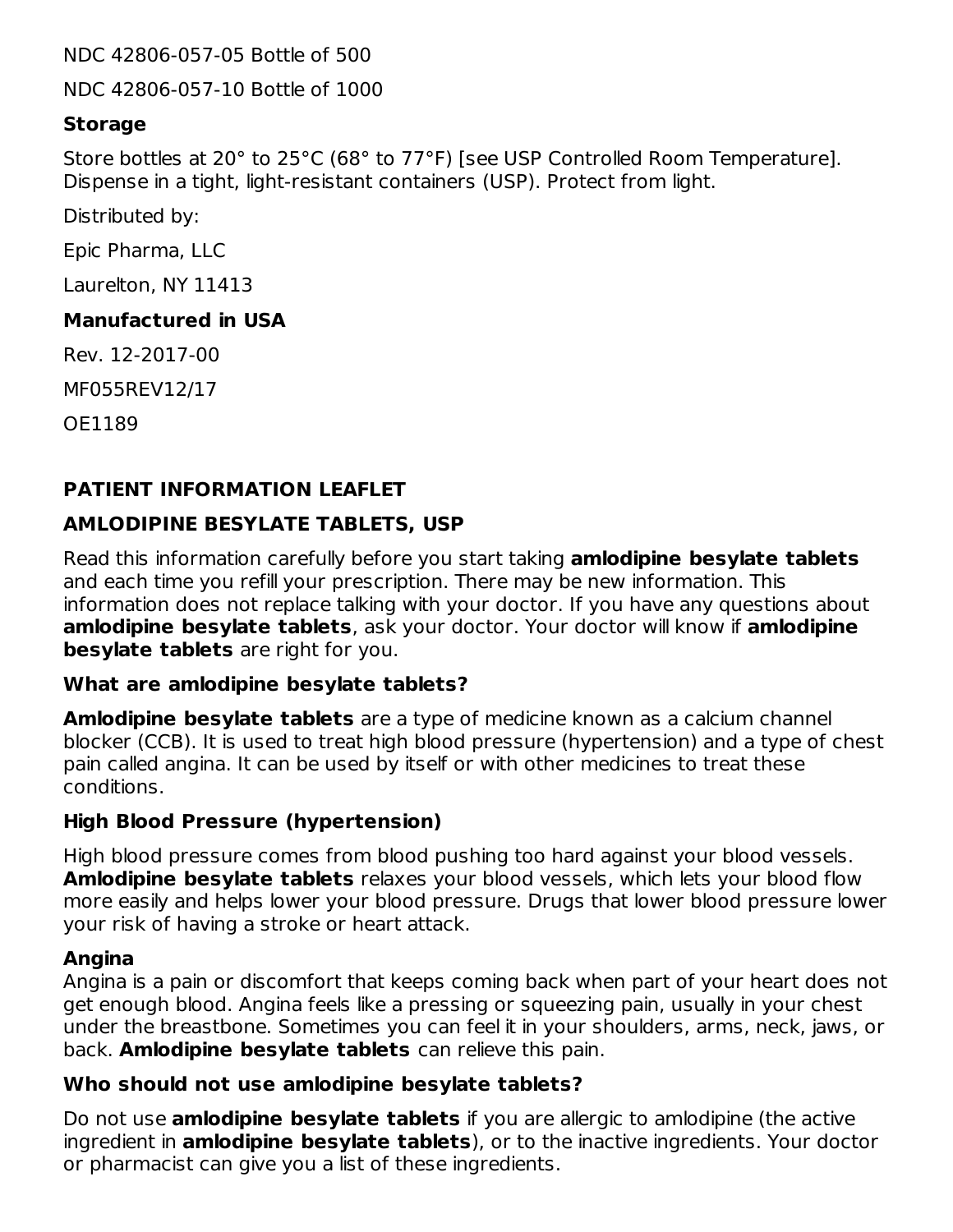### **What should I tell my doctor before taking amlodipine besylate tablets?**

Tell your doctor about any prescription and non-prescription medicines you are taking, including natural or herbal remedies.

Tell your doctor if you:

- ever had heart disease
- ever had liver problems
- are pregnant, or plan to become pregnant. Your doctor will decide if **amlodipine besylate tablets** are the best treatment for you.
- are breast-feeding. **Amlodipine besylate tablets** pass into milk.

### **How should I take amlodipine besylate tablets?**

- Take **amlodipine besylate tablets** once a day, with or without food.
- It may be easier to take your dose if you do it at the same time every day, such as with breakfast or dinner, or at bedtime. Do not take more than one dose of **amlodipine besylate tablets** at a time.
- If you miss a dose, take it as soon as you remember. Do not take **amlodipine besylate tablets** if it has been more than 12 hours since you missed your last dose. Wait and take the next dose at your regular time.
- **Other medicines:** You can use nitroglycerin and **amlodipine besylate tablets** together. If you take nitroglycerin for angina, don't stop taking it while you are taking **amlodipine besylate tablets.**
- While you are taking **amlodipine besylate tablets**, do not stop taking your other prescription medicines, including any other blood pressure medicines, without talking to your doctor.
- If you took too much **amlodipine besylate tablets**, call your doctor or Poison Control Center, or go to the nearest hospital emergency room right away.

### **What should I avoid while taking amlodipine besylate tablets?**

• **Do not** start any new prescription or non-prescription medicines or supplements, unless you check with your doctor first.

# **What are the possible side effects of amlodipine besylate tablets?**

**Amlodipine besylate tablets** may cause the following side effects. Most side effects are mild or moderate:

- swelling of your legs or ankles
- tiredness, extreme sleepiness
- stomach pain, nausea
- dizziness
- flushing (hot or warm feeling in your face)
- arrhythmia (irregular heartbeat)
- heart palpitations (very fast heartbeat)
- muscle rigidity, tremor and/or abnormal muscle movement

It is rare, but when you first start taking **amlodipine besylate tablets** or increase your dose, you may have a heart attack or your angina may get worse. If that happens, call your doctor right away or go directly to a hospital emergency room.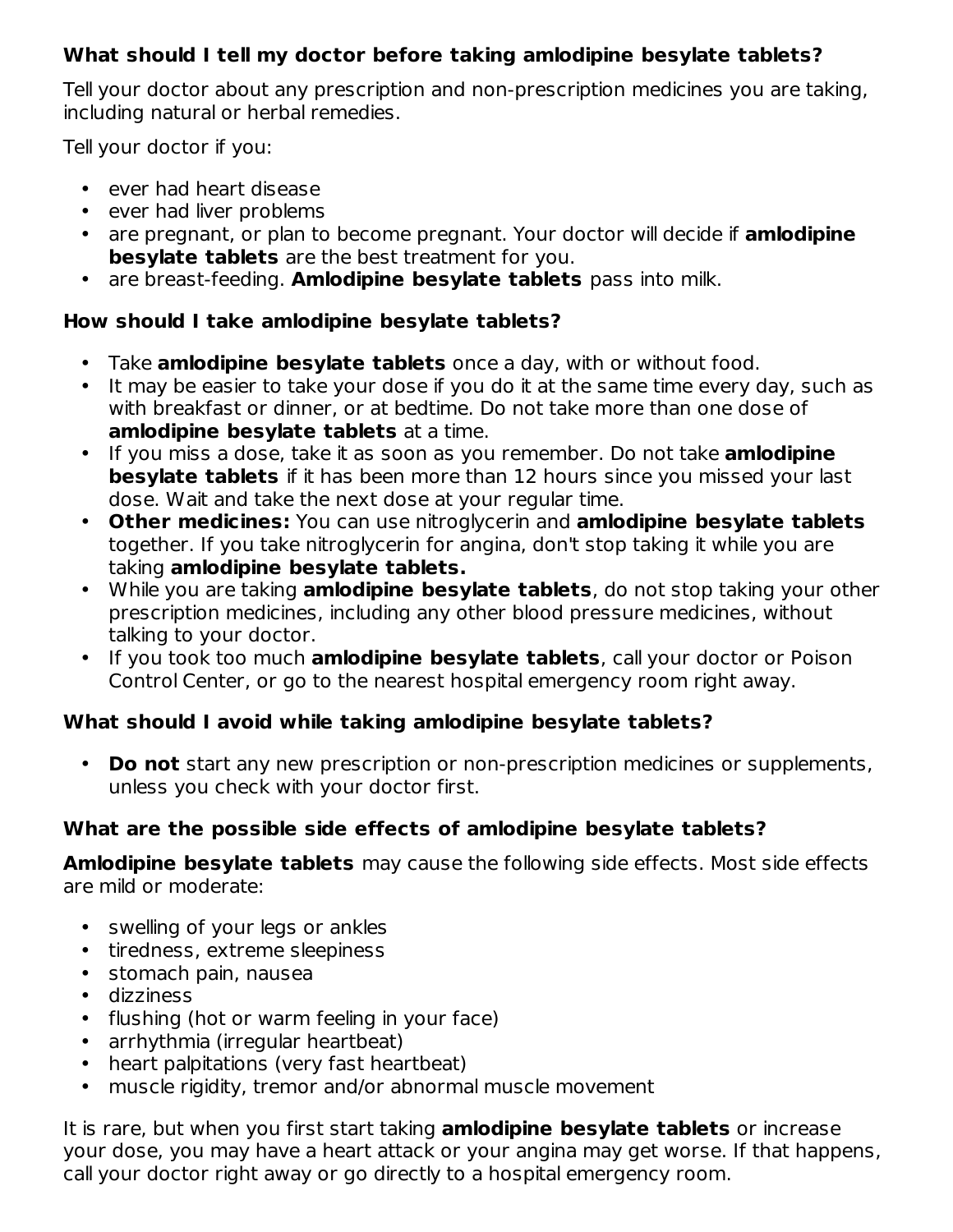Tell your doctor if you are concerned about any side effects you experience. These are not all the possible side effects of **amlodipine besylate tablets**. For a complete list, ask your doctor or pharmacist.

#### **How do I store amlodipine besylate tablets?**

Keep **amlodipine besylate tablets** away from children. Store **amlodipine besylate tablets** at room temperature, 20° to 25°C (between 68° to 77° F). Keep **amlodipine besylate tablets** out of the light. Do not store in the bathroom. Keep **amlodipine besylate tablets** in a dry place.

Protect from light.

#### **General advice about amlodipine besylate tablets**

Sometimes, doctors will prescribe a medicine for a condition that is not written in the patient information leaflets. Only use **amlodipine besylate tablets** the way your doctor told you to. Do not give **amlodipine besylate tablets** to other people, even if they have the same symptoms you have. It may harm them.

You can ask your pharmacist or doctor for information about **amlodipine besylate tablets** or you can visit the Epic Pharma website at www.epic-pharma.com or call 1- 888-374-2791.

Distributed by:

Epic Pharma, LLC

Laurelton, NY 11413

#### **Manufactured in USA**

Rev. 12-2017-00

OE1203

### **PACKAGE/LABEL PRINCIPAL DISPLAY PANEL – 2.5 mg**

Amlodipine Besylate Tablets USP, 2.5 mg

#### **PHARMACIST: Dispense the accompanying Patient Information leaflet to each patient.**

#### **Rx Only**

90 Tablets

**Rx Only**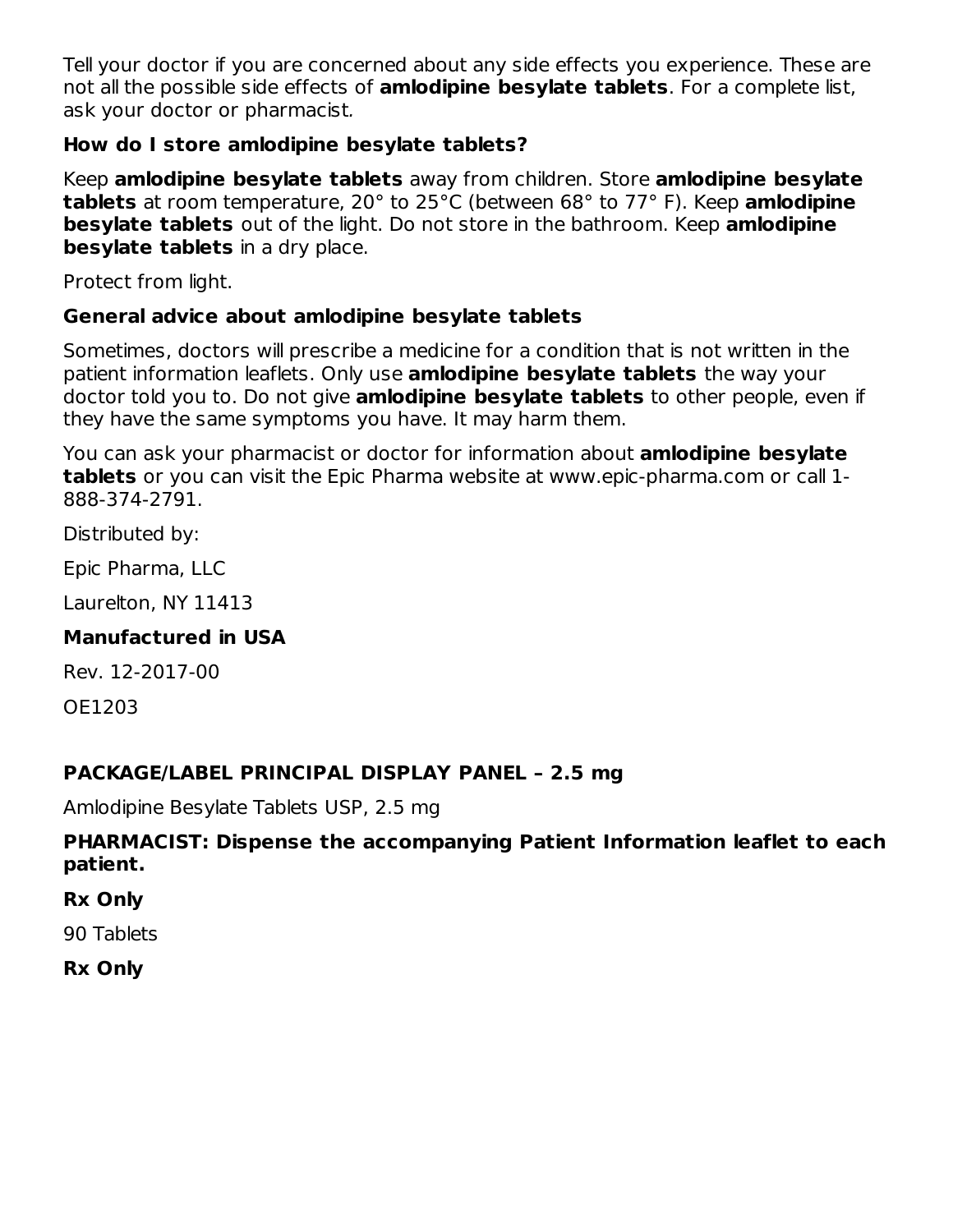

### **PACKAGE/LABEL PRINCIPAL DISPLAY PANEL – 5 mg**

Amlodipine Besylate Tablets USP, 5 mg

### **PHARMACIST: Dispense the accompanying Patient Information leaflet to each patient.**

#### **Rx Only**

500 Tablets

#### **Rx Only**



### **PACKAGE/LABEL PRINCIPAL DISPLAY PANEL – 10 mg**

Amlodipine Besylate Tablets USP, 10 mg

#### **PHARMACIST: Dispense the accompanying Patient Information leaflet to each patient.**

#### **Rx Only**

1000 Tablets

#### **Rx Only**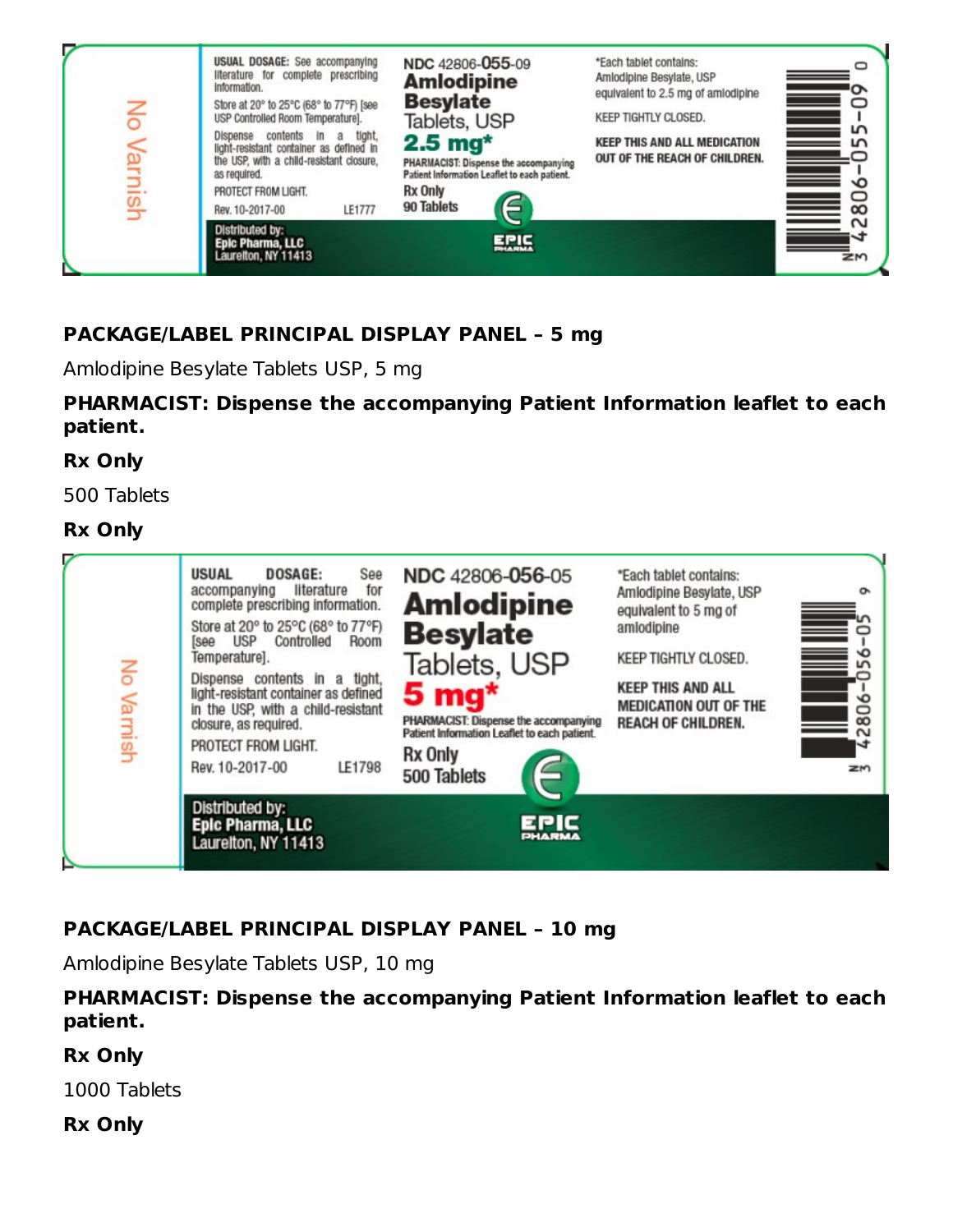| No Varnish          | USUAL<br><b>DOSAGE:</b><br>accompanying<br>for complete prescribing<br>information.<br>Store at 20° to 25°C (68° to<br>77°F) [see USP Controlled<br>Room Temperature].<br>Dispense contents in a tight,<br>light-resistant container as<br>defined in the USP, with a<br>child-resistant closure, as<br>required.<br>PROTECT FROM LIGHT.<br>Rev. 10-2017-00<br><b>Distributed by:</b><br><b>Epic Pharma, LLC</b><br>Laurelton, NY 11413<br><b>AMLODIPINE BESYLATE</b><br>amlodipine besylate tablet | See<br>literature<br><b>Rx Only</b><br>LE1826 | NDC 42806-057-10<br><b>Amlodipine</b><br><b>Besylate</b><br>Tablets, USP<br>10 mg<br>PHARMACIST: Dispense the accompanying<br>Patient Information Leaflet to each patient.<br>1000 Tablets | *Each tablet contains:<br>equivalent to 10 mg of<br>amlodipine<br>KEEP TIGHTLY CLOSED.<br><b>KEEP THIS AND ALL</b><br><b>REACH OF CHILDREN.</b> | Amlodipine Besylate, USP<br><b>MEDICATION OUT OF THE</b> | 0<br>ю<br>80<br>zю                |
|---------------------|-----------------------------------------------------------------------------------------------------------------------------------------------------------------------------------------------------------------------------------------------------------------------------------------------------------------------------------------------------------------------------------------------------------------------------------------------------------------------------------------------------|-----------------------------------------------|--------------------------------------------------------------------------------------------------------------------------------------------------------------------------------------------|-------------------------------------------------------------------------------------------------------------------------------------------------|----------------------------------------------------------|-----------------------------------|
|                     | <b>Product Information</b>                                                                                                                                                                                                                                                                                                                                                                                                                                                                          |                                               |                                                                                                                                                                                            |                                                                                                                                                 |                                                          |                                   |
| <b>Product Type</b> |                                                                                                                                                                                                                                                                                                                                                                                                                                                                                                     | HUMAN PRESCRIPTION DRUG                       |                                                                                                                                                                                            | <b>Item Code (Source)</b>                                                                                                                       |                                                          | NDC:42806-055                     |
|                     | <b>Route of Administration</b>                                                                                                                                                                                                                                                                                                                                                                                                                                                                      | ORAL                                          |                                                                                                                                                                                            |                                                                                                                                                 |                                                          |                                   |
|                     |                                                                                                                                                                                                                                                                                                                                                                                                                                                                                                     |                                               |                                                                                                                                                                                            |                                                                                                                                                 |                                                          |                                   |
|                     | <b>Active Ingredient/Active Moiety</b>                                                                                                                                                                                                                                                                                                                                                                                                                                                              |                                               |                                                                                                                                                                                            |                                                                                                                                                 |                                                          |                                   |
|                     |                                                                                                                                                                                                                                                                                                                                                                                                                                                                                                     | <b>Ingredient Name</b>                        |                                                                                                                                                                                            |                                                                                                                                                 |                                                          | <b>Basis of Strength Strength</b> |
|                     | AMLODIPINE BESYLATE (UNII: 864V2Q084H) (AMLODIPINE - UNII:1J444QC288)                                                                                                                                                                                                                                                                                                                                                                                                                               |                                               |                                                                                                                                                                                            | <b>AMLODIPINE</b>                                                                                                                               |                                                          | 2.5 <sub>mg</sub>                 |
|                     |                                                                                                                                                                                                                                                                                                                                                                                                                                                                                                     |                                               |                                                                                                                                                                                            |                                                                                                                                                 |                                                          |                                   |
|                     |                                                                                                                                                                                                                                                                                                                                                                                                                                                                                                     |                                               |                                                                                                                                                                                            |                                                                                                                                                 |                                                          |                                   |
|                     | <b>Inactive Ingredients</b>                                                                                                                                                                                                                                                                                                                                                                                                                                                                         |                                               |                                                                                                                                                                                            |                                                                                                                                                 |                                                          |                                   |
|                     | MICROCRYSTALLINE CELLULOSE (UNII: OP1R32D61U)                                                                                                                                                                                                                                                                                                                                                                                                                                                       | <b>Ingredient Name</b>                        |                                                                                                                                                                                            |                                                                                                                                                 |                                                          | <b>Strength</b>                   |
|                     | STARCH, CORN (UNII: O8232NY3SJ)                                                                                                                                                                                                                                                                                                                                                                                                                                                                     |                                               |                                                                                                                                                                                            |                                                                                                                                                 |                                                          |                                   |
|                     | SODIUM STARCH GLYCOLATE TYPE A POTATO (UNII: 5856J3G2A2)                                                                                                                                                                                                                                                                                                                                                                                                                                            |                                               |                                                                                                                                                                                            |                                                                                                                                                 |                                                          |                                   |
|                     | MAGNESIUM STEARATE (UNII: 70097M6I30)                                                                                                                                                                                                                                                                                                                                                                                                                                                               |                                               |                                                                                                                                                                                            |                                                                                                                                                 |                                                          |                                   |
|                     |                                                                                                                                                                                                                                                                                                                                                                                                                                                                                                     |                                               |                                                                                                                                                                                            |                                                                                                                                                 |                                                          |                                   |
|                     | <b>Product Characteristics</b>                                                                                                                                                                                                                                                                                                                                                                                                                                                                      |                                               |                                                                                                                                                                                            |                                                                                                                                                 |                                                          |                                   |
| Color               |                                                                                                                                                                                                                                                                                                                                                                                                                                                                                                     | <b>WHITE</b>                                  | <b>Score</b>                                                                                                                                                                               |                                                                                                                                                 | no score                                                 |                                   |
| <b>Shape</b>        |                                                                                                                                                                                                                                                                                                                                                                                                                                                                                                     | <b>ROUND</b>                                  | <b>Size</b>                                                                                                                                                                                |                                                                                                                                                 | 6 <sub>mm</sub>                                          |                                   |
| <b>Flavor</b>       |                                                                                                                                                                                                                                                                                                                                                                                                                                                                                                     |                                               | <b>Imprint Code</b>                                                                                                                                                                        |                                                                                                                                                 | E55                                                      |                                   |
| <b>Contains</b>     |                                                                                                                                                                                                                                                                                                                                                                                                                                                                                                     |                                               |                                                                                                                                                                                            |                                                                                                                                                 |                                                          |                                   |
|                     |                                                                                                                                                                                                                                                                                                                                                                                                                                                                                                     |                                               |                                                                                                                                                                                            |                                                                                                                                                 |                                                          |                                   |
|                     |                                                                                                                                                                                                                                                                                                                                                                                                                                                                                                     |                                               |                                                                                                                                                                                            |                                                                                                                                                 |                                                          |                                   |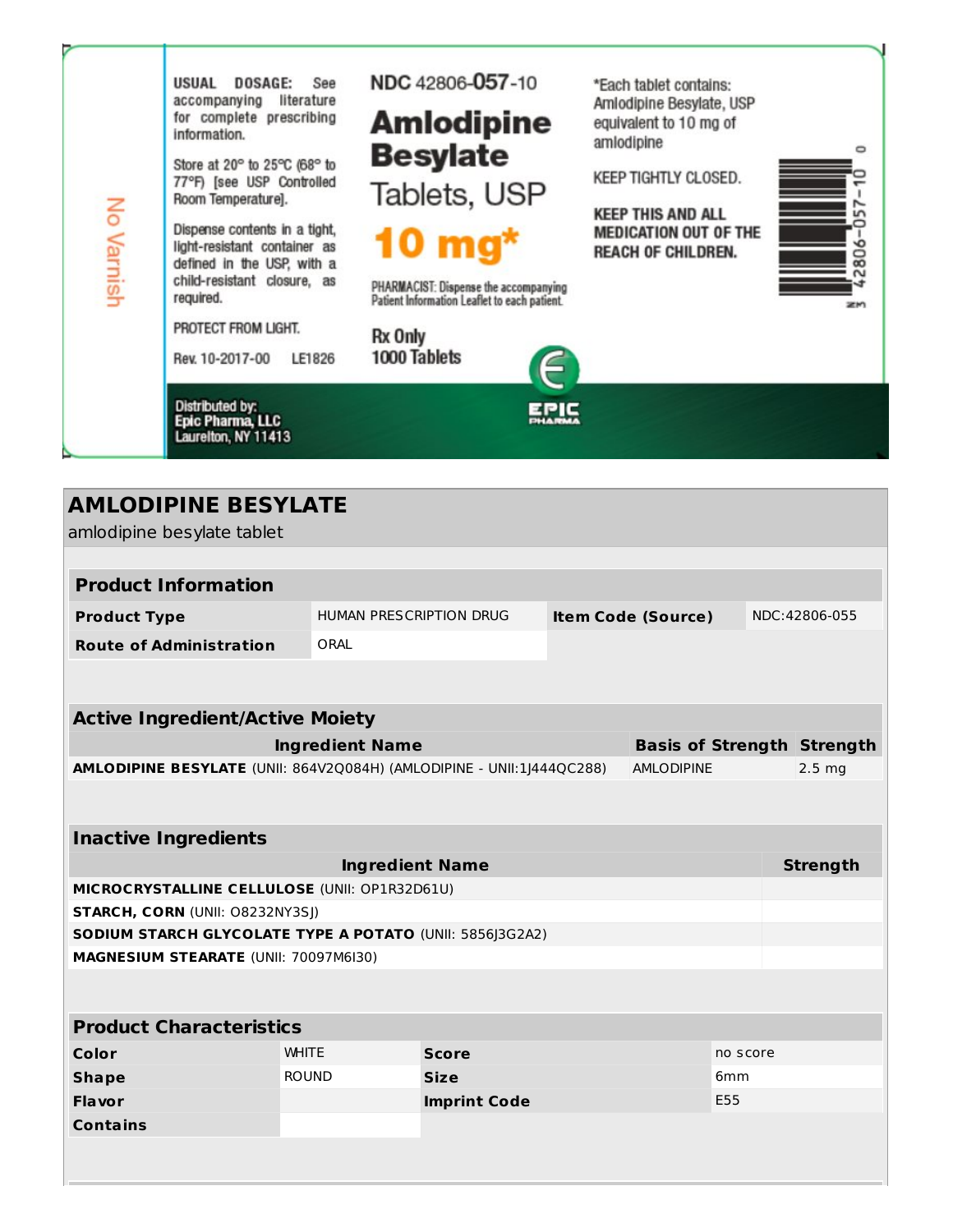|                                       | <b>Packaging</b>                                                            |            |                                                                       |            |                                       |  |                                     |  |
|---------------------------------------|-----------------------------------------------------------------------------|------------|-----------------------------------------------------------------------|------------|---------------------------------------|--|-------------------------------------|--|
| #                                     | <b>Item Code</b>                                                            |            | <b>Package Description</b>                                            |            | <b>Marketing Start</b><br><b>Date</b> |  | <b>Marketing End</b><br>Date        |  |
| $\mathbf{1}$                          | 09                                                                          | Product    | NDC: 42806-055- 90 in 1 BOTTLE; Type 0: Not a Combination             | 04/25/2011 |                                       |  |                                     |  |
| $\overline{2}$                        | 05                                                                          | Product    | NDC:42806-055- 500 in 1 BOTTLE; Type 0: Not a Combination             | 04/25/2011 |                                       |  |                                     |  |
| $\overline{\mathbf{3}}$               | NDC:42806-055- 1000 in 1 BOTTLE; Type 0: Not a Combination<br>Product<br>10 |            | 04/25/2011                                                            |            |                                       |  |                                     |  |
|                                       |                                                                             |            |                                                                       |            |                                       |  |                                     |  |
|                                       |                                                                             |            |                                                                       |            |                                       |  |                                     |  |
|                                       | <b>Marketing Information</b>                                                |            |                                                                       |            |                                       |  |                                     |  |
|                                       | <b>Marketing</b><br><b>Category</b>                                         |            | <b>Application Number or Monograph</b><br><b>Citation</b>             |            | <b>Marketing Start</b><br><b>Date</b> |  | <b>Marketing End</b><br><b>Date</b> |  |
|                                       | <b>ANDA</b>                                                                 | ANDA078552 |                                                                       | 04/25/2011 |                                       |  |                                     |  |
|                                       |                                                                             |            |                                                                       |            |                                       |  |                                     |  |
|                                       | <b>AMLODIPINE BESYLATE</b>                                                  |            |                                                                       |            |                                       |  |                                     |  |
|                                       | amlodipine besylate tablet                                                  |            |                                                                       |            |                                       |  |                                     |  |
|                                       |                                                                             |            |                                                                       |            |                                       |  |                                     |  |
|                                       | <b>Product Information</b>                                                  |            |                                                                       |            |                                       |  |                                     |  |
|                                       | <b>Product Type</b>                                                         |            | HUMAN PRESCRIPTION DRUG                                               |            | <b>Item Code (Source)</b>             |  | NDC:42806-056                       |  |
|                                       | <b>Route of Administration</b>                                              |            | ORAL                                                                  |            |                                       |  |                                     |  |
|                                       |                                                                             |            |                                                                       |            |                                       |  |                                     |  |
|                                       | <b>Active Ingredient/Active Moiety</b>                                      |            |                                                                       |            |                                       |  |                                     |  |
|                                       |                                                                             |            | <b>Ingredient Name</b>                                                |            |                                       |  | <b>Basis of Strength Strength</b>   |  |
|                                       |                                                                             |            | AMLODIPINE BESYLATE (UNII: 864V2Q084H) (AMLODIPINE - UNII:1J444QC288) |            | <b>AMLODIPINE</b>                     |  | 5 <sub>mq</sub>                     |  |
|                                       |                                                                             |            |                                                                       |            |                                       |  |                                     |  |
|                                       |                                                                             |            |                                                                       |            |                                       |  |                                     |  |
|                                       | <b>Inactive Ingredients</b><br><b>Ingredient Name</b><br><b>Strength</b>    |            |                                                                       |            |                                       |  |                                     |  |
|                                       | MICROCRYSTALLINE CELLULOSE (UNII: OP1R32D61U)                               |            |                                                                       |            |                                       |  |                                     |  |
|                                       | STARCH, CORN (UNII: O8232NY3SJ)                                             |            |                                                                       |            |                                       |  |                                     |  |
|                                       | SODIUM STARCH GLYCOLATE TYPE A POTATO (UNII: 5856J3G2A2)                    |            |                                                                       |            |                                       |  |                                     |  |
| MAGNESIUM STEARATE (UNII: 70097M6I30) |                                                                             |            |                                                                       |            |                                       |  |                                     |  |
|                                       |                                                                             |            |                                                                       |            |                                       |  |                                     |  |
|                                       | <b>Product Characteristics</b>                                              |            |                                                                       |            |                                       |  |                                     |  |

| Color           | <b>WHITE</b> | <b>Score</b>        | no score        |
|-----------------|--------------|---------------------|-----------------|
| <b>Shape</b>    | <b>ROUND</b> | <b>Size</b>         | 8 <sub>mm</sub> |
| <b>Flavor</b>   |              | <b>Imprint Code</b> | E56             |
| <b>Contains</b> |              |                     |                 |

#### **Packaging # Item Code Package Description Marketing Start Marketing Start**<br>Date **Marketing End Date**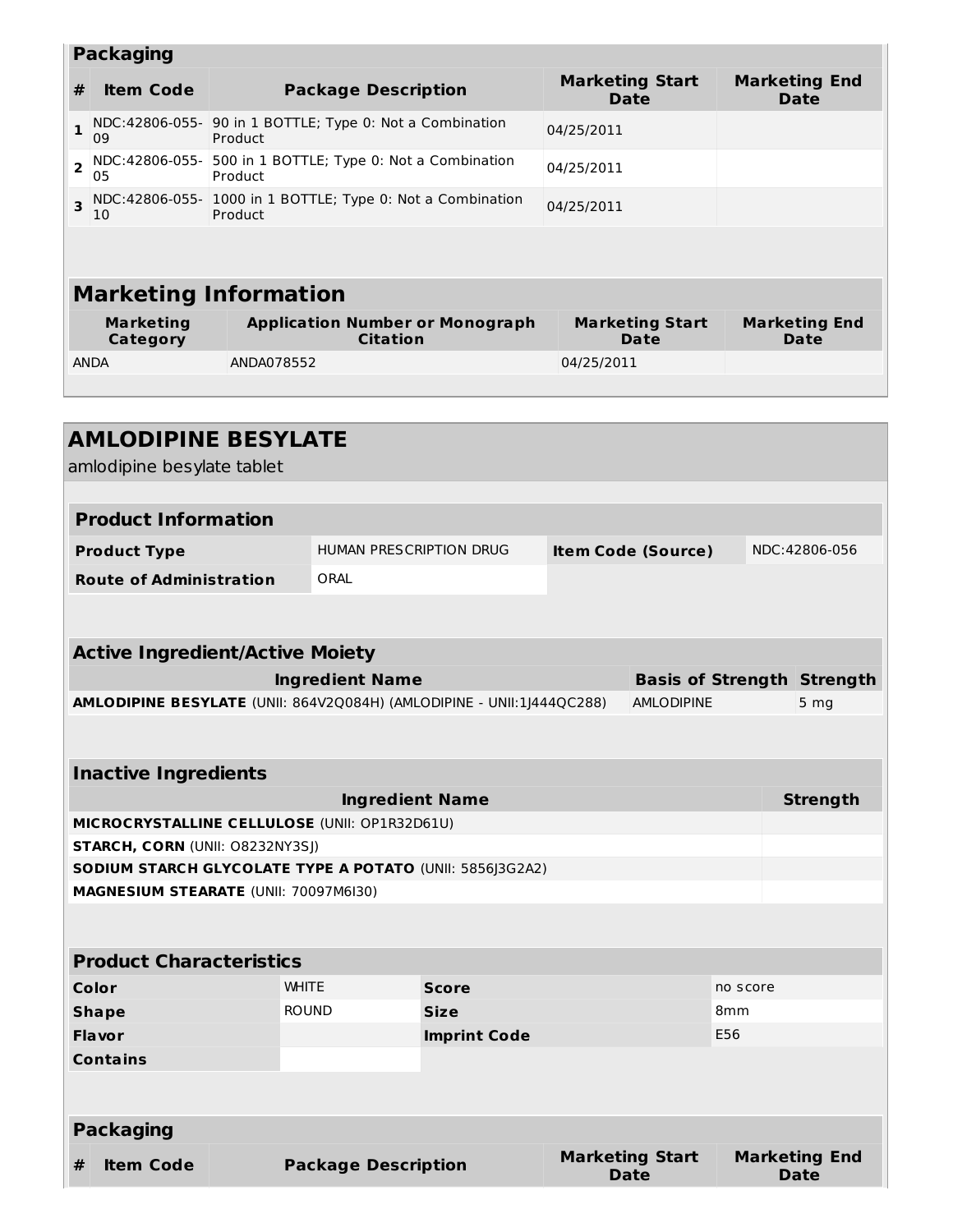| $\mathbf{1}$   | 09                           | NDC:42806-056- 90 in 1 BOTTLE; Type 0: Not a Combination<br>Product  | 04/25/2011                     |                              |  |  |  |
|----------------|------------------------------|----------------------------------------------------------------------|--------------------------------|------------------------------|--|--|--|
| $\overline{2}$ | 05                           | NDC:42806-056- 500 in 1 BOTTLE; Type 0: Not a Combination<br>Product | 04/25/2011                     |                              |  |  |  |
| 3              | 10                           | NDC:42806-056-1000 in 1 BOTTLE; Type 0: Not a Combination<br>Product | 04/25/2011                     |                              |  |  |  |
|                |                              |                                                                      |                                |                              |  |  |  |
|                | <b>Marketing Information</b> |                                                                      |                                |                              |  |  |  |
|                | <b>Marketing</b><br>Category | <b>Application Number or Monograph</b><br><b>Citation</b>            | <b>Marketing Start</b><br>Date | <b>Marketing End</b><br>Date |  |  |  |
|                | <b>ANDA</b>                  | ANDA078552                                                           | 04/25/2011                     |                              |  |  |  |
|                |                              |                                                                      |                                |                              |  |  |  |

|                                                                                                       | <b>AMLODIPINE BESYLATE</b>             |         |                                                           |                                                      |            |                        |               |                      |
|-------------------------------------------------------------------------------------------------------|----------------------------------------|---------|-----------------------------------------------------------|------------------------------------------------------|------------|------------------------|---------------|----------------------|
|                                                                                                       | amlodipine besylate tablet             |         |                                                           |                                                      |            |                        |               |                      |
|                                                                                                       |                                        |         |                                                           |                                                      |            |                        |               |                      |
|                                                                                                       | <b>Product Information</b>             |         |                                                           |                                                      |            |                        |               |                      |
|                                                                                                       | <b>Product Type</b>                    |         |                                                           | HUMAN PRESCRIPTION DRUG<br><b>Item Code (Source)</b> |            |                        | NDC:42806-057 |                      |
|                                                                                                       | <b>Route of Administration</b>         |         | ORAL                                                      |                                                      |            |                        |               |                      |
|                                                                                                       |                                        |         |                                                           |                                                      |            |                        |               |                      |
|                                                                                                       |                                        |         |                                                           |                                                      |            |                        |               |                      |
| <b>Active Ingredient/Active Moiety</b><br><b>Ingredient Name</b><br><b>Basis of Strength Strength</b> |                                        |         |                                                           |                                                      |            |                        |               |                      |
|                                                                                                       |                                        |         |                                                           |                                                      |            | <b>AMLODIPINE</b>      |               | 10 <sub>mg</sub>     |
| AMLODIPINE BESYLATE (UNII: 864V2Q084H) (AMLODIPINE - UNII:1J444QC288)                                 |                                        |         |                                                           |                                                      |            |                        |               |                      |
|                                                                                                       |                                        |         |                                                           |                                                      |            |                        |               |                      |
|                                                                                                       | <b>Inactive Ingredients</b>            |         |                                                           |                                                      |            |                        |               |                      |
|                                                                                                       |                                        |         | <b>Ingredient Name</b>                                    |                                                      |            |                        |               | <b>Strength</b>      |
|                                                                                                       |                                        |         | MICROCRYSTALLINE CELLULOSE (UNII: OP1R32D61U)             |                                                      |            |                        |               |                      |
|                                                                                                       | <b>STARCH, CORN (UNII: O8232NY3SJ)</b> |         |                                                           |                                                      |            |                        |               |                      |
|                                                                                                       |                                        |         | SODIUM STARCH GLYCOLATE TYPE A POTATO (UNII: 5856 3G2A2)  |                                                      |            |                        |               |                      |
|                                                                                                       | MAGNESIUM STEARATE (UNII: 70097M6I30)  |         |                                                           |                                                      |            |                        |               |                      |
|                                                                                                       |                                        |         |                                                           |                                                      |            |                        |               |                      |
|                                                                                                       | <b>Product Characteristics</b>         |         |                                                           |                                                      |            |                        |               |                      |
|                                                                                                       |                                        |         |                                                           |                                                      |            |                        |               |                      |
|                                                                                                       | Color                                  |         | <b>WHITE</b>                                              | <b>Score</b>                                         |            |                        | no score      |                      |
| <b>ROUND</b><br><b>Size</b><br><b>Shape</b>                                                           |                                        |         |                                                           | 10 <sub>mm</sub>                                     |            |                        |               |                      |
| Flavor<br><b>Imprint Code</b>                                                                         |                                        |         | E57                                                       |                                                      |            |                        |               |                      |
|                                                                                                       | <b>Contains</b>                        |         |                                                           |                                                      |            |                        |               |                      |
|                                                                                                       |                                        |         |                                                           |                                                      |            |                        |               |                      |
|                                                                                                       | <b>Packaging</b>                       |         |                                                           |                                                      |            |                        |               |                      |
| #                                                                                                     | <b>Item Code</b>                       |         | <b>Package Description</b>                                |                                                      |            | <b>Marketing Start</b> |               | <b>Marketing End</b> |
|                                                                                                       |                                        |         |                                                           |                                                      |            | <b>Date</b>            |               | <b>Date</b>          |
| $\mathbf{1}$                                                                                          | 09                                     | Product | NDC: 42806-057- 90 in 1 BOTTLE; Type 0: Not a Combination |                                                      | 04/25/2011 |                        |               |                      |
|                                                                                                       |                                        |         | NDC:42806-057- 500 in 1 BOTTLE; Type 0: Not a Combination |                                                      | 01/2E/2011 |                        |               |                      |